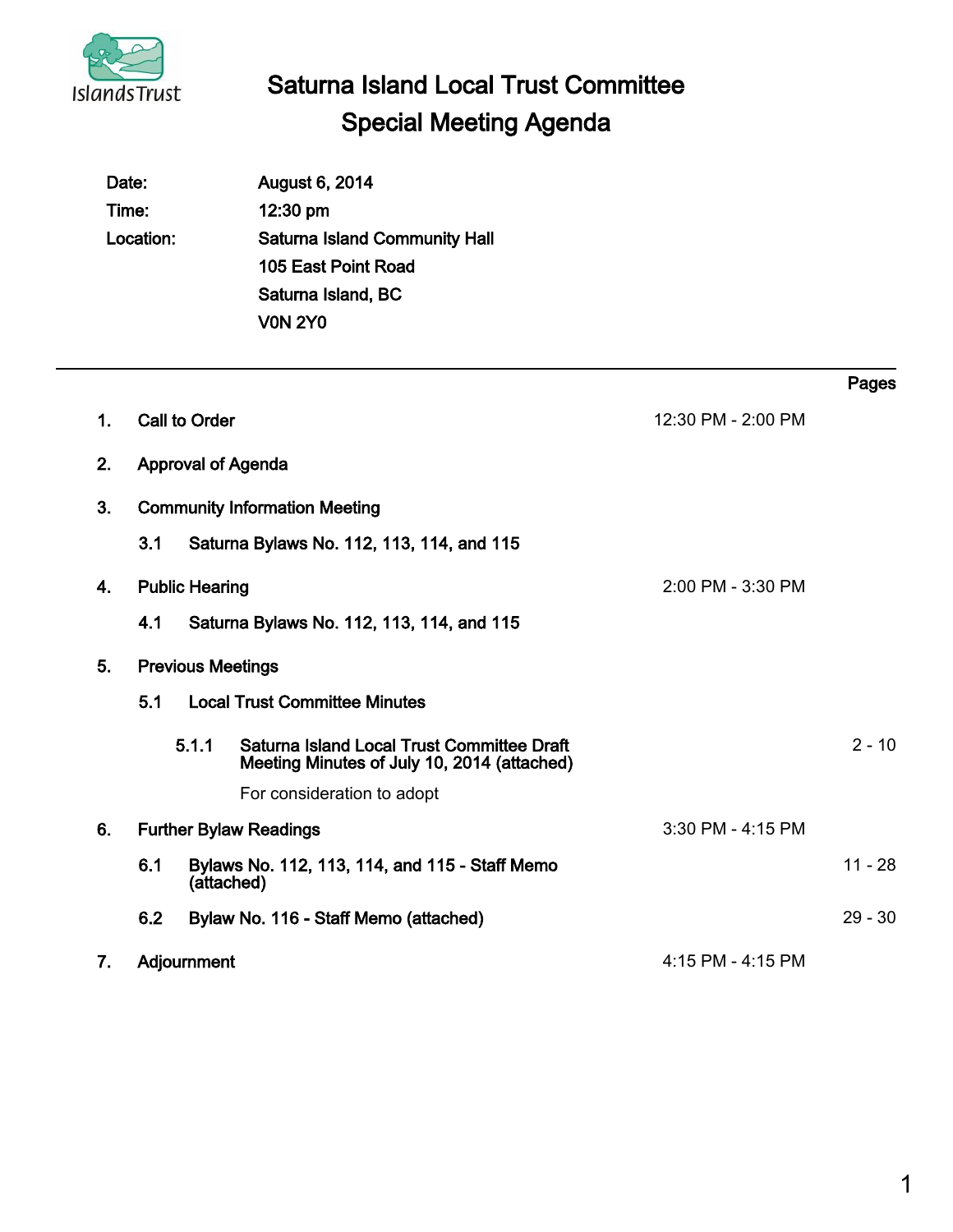

**DRAFT**

**Local Trust Committee Minutes Subject to Approval By the Local Trust Committee**

# **Saturna Island Local Trust Committee Minutes of a Regular Meeting**

| Date of Meeting: | Thursday, July 10, 2014                       |
|------------------|-----------------------------------------------|
| Location:        | <b>Saturna Recreation and Cultural Centre</b> |
|                  | 104 Harris Road                               |
|                  | Saturna Island, BC                            |
|                  |                                               |

| <b>Members Present:</b> | Ken Hancock, Chair<br>Paul Brent, Local Trustee<br>Pam Janszen, Local Trustee |  |  |
|-------------------------|-------------------------------------------------------------------------------|--|--|
| <b>Staff Present:</b>   | Gary Richardson, Island Planner<br>Beverly Lowsley, Recorder                  |  |  |
| <b>Media and Others</b> | 12 members of the public                                                      |  |  |

#### **Present:**

#### **1. CALL TO ORDER**

The meeting was called to order at 12:35 p.m. Chair Hancock acknowledged that the meeting was being held in traditional territory of the Coast Salish First Nations. Trustees and staff were introduced.

#### **2. APPROVAL OF AGENDA**

#### **2.1 Additions/Deletions**

The following additions to the agenda were presented for consideration: 8.1 Correspondence relating to Short Term Vacation Rentals 9.2 North Pender Island Land Use Bylaw No. 196 referral 10.4 Proposed bylaw 115 documents missed from the package

**By general consent** the agenda was approved, as amended.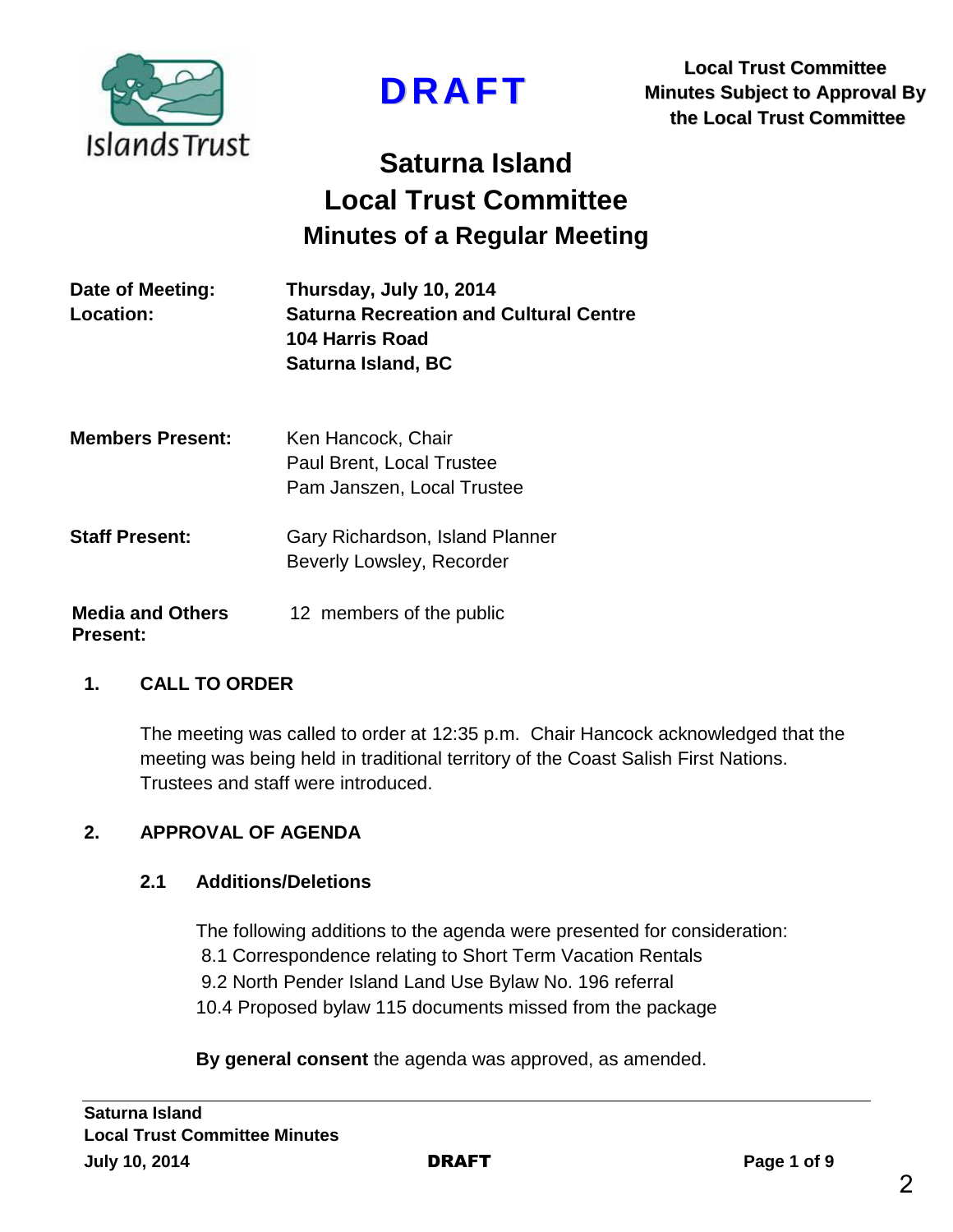# **3. COMMUNITY INFORMATION MEETING**

None

#### **4. PUBLIC HEARING**

None

#### **5. PREVIOUS MEETINGS**

- **5.1 Local Trust Committee Minutes**
	- 5.1.1 Saturna Island Local Trust Committee Meeting Minutes of June 5, 2014

#### **SA-2014-033**

#### **It was MOVED and SECONDED that,**

The Saturna Island Local Trust Committee Meeting Minutes of June 5, 2014, be adopted.

#### **CARRIED**

#### **5.2 Public Hearing Records and Community Information Meeting Notes**

None

#### **5.3 Section 26 Resolutions-without-meeting**

None

#### **5.4 Advisory Planning Commission Minutes**

None

#### **6. BUSINESS ARISING FROM THE MINUTES**

#### **6.1 Follow-up Action Report**

Planner Richardson reported that all items on the list have been done.

#### **7. DELEGATIONS**

None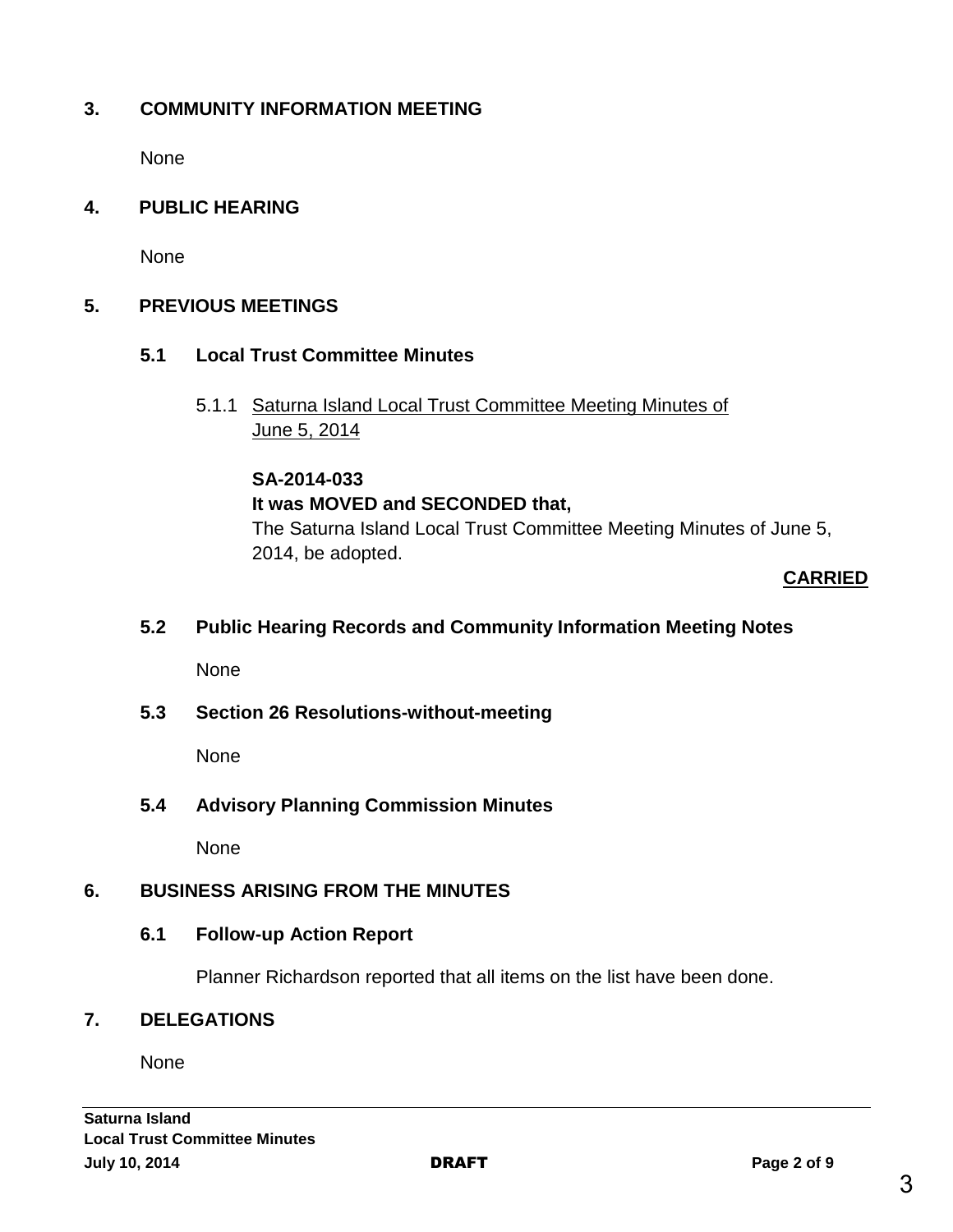#### **8. CORRESPONDENCE**

**8.1** Correspondence from J. Combs received.

#### **9. APPLICATIONS, PERMITS, BYLAWS AND REFERRALS**

#### **9.1 SA-CL-2014.1 Crown Land Referral Response Letter - RE: Tidal Energy Exploration in Boundary Pass**

Planner Richardson conveyed that this does not comply with the current Land Use Bylaw.

Trustee Brent commented that there are already hydrophones in place to study whales to learn about and protect these mammals. He proposed that staff redraft the bylaws to allow instrumentation for research purposes anywhere on our island.

Trustee Janszen concurred on both points.

It was agreed to carry this item forward to be addressed under the Work Program for possible Land Use Bylaw amendments and a potential standing policy regarding enforcement.

#### **9.2 Bylaw Referral**

#### **SA-2014-034**

#### **It was MOVED and SECONDED that,**

Saturna Island Local Trust Committee interests are not affected by North Pender Island Proposed Bylaw 196.

#### **CARRIED**

# **10. LOCAL TRUST COMMITTEE PROJECTS**

# **10.1 Community Amenity Density Reserve - Staff Report- Draft Bylaw No. 112/Project Charter**

Planner Richardson reported that the requested amendments have been made to draft bylaw No. 112 and presented his recommendations.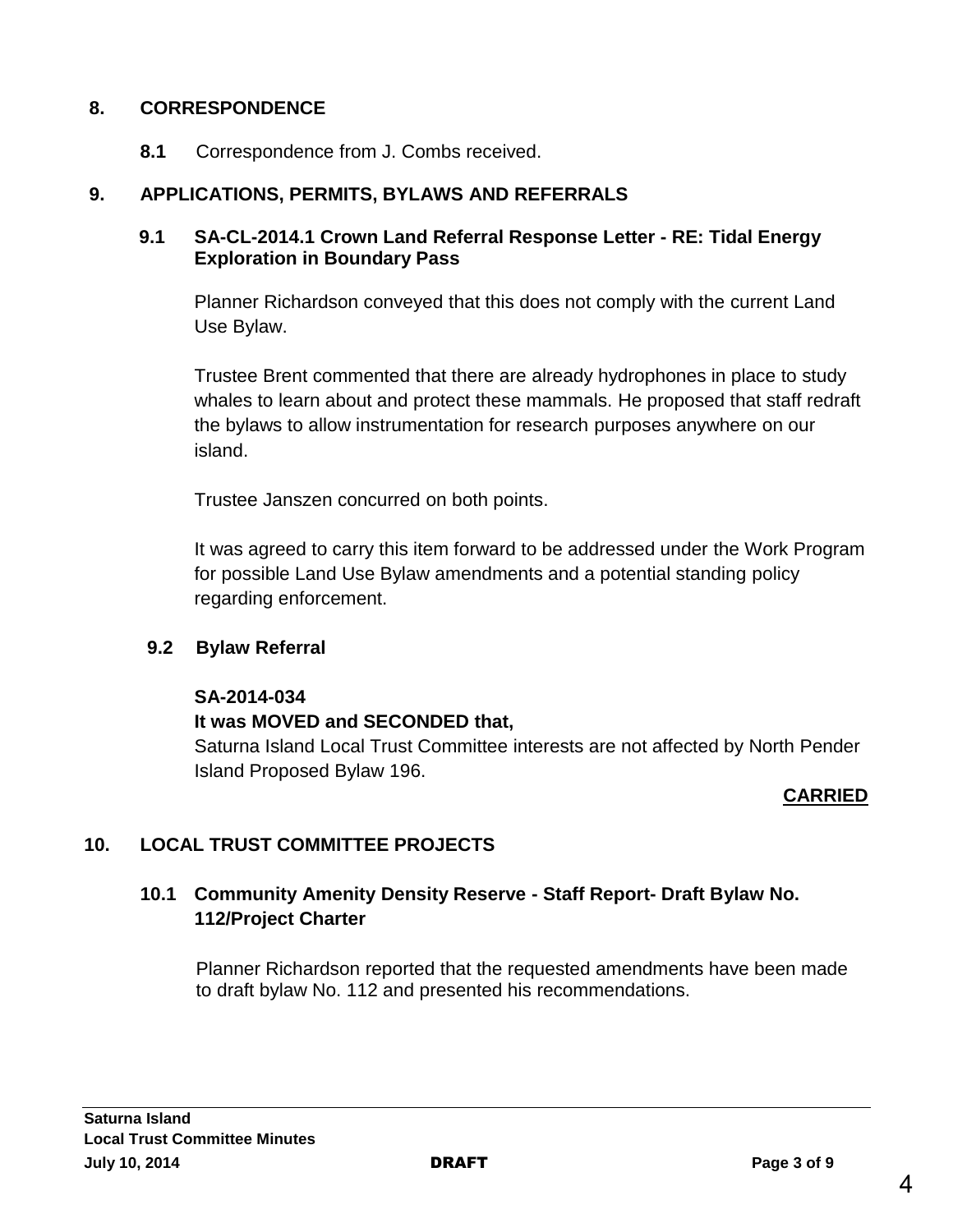#### **SA-2014-035 It was MOVED and SECONDED that,**

the Saturna Island Local Trust Committee give draft bylaw 112 cited as, "Saturna Island Official Community Plan Bylaw No.70, 2000, Amendment No.1, 2013", First Reading.

# **CARRIED**

#### **SA-2014-036 It was MOVED and SECONDED that,**

the Saturna Island Local Trust Committee instruct staff to schedule a public hearing for Proposed Bylaw No. 112 on August 6, 2014.

#### **CARRIED**

# **SA-2014-037**

# **It was MOVED and SECONDED that,**

the Saturna Island Local Trust Committee review the Islands Trust Policy Statement Directives Only Checklist and determine that Proposed Bylaw No. 112 is not contrary to or at variance with the Islands Trust Policy Statement.

#### **CARRIED**

Discussion focussed on

- issues of timing of proposed changes to the OCP pros and cons were presented
- need for further community input prior to making major density changes
- if proposed amendments are approved potential for arbitrary application

Trustee Brent commented that this is "fine tuning" based on public feedback. Community feedback is used in consideration of what amenities are of value to the community. He also noted there has not been any review or revision of the Official Community Plan since 2000 and other islands are also doing refinements to their OCP's.

#### **10.2 Secondary Suites - Staff Report - Draft Bylaws No. 113 & 114/Project Charter**

Planner Richardson reviewed requested amendments which have been made to draft bylaws 113 and 114.

Discussion focussed on

- lack of opportunity for input from the Lyall Harbour Boot Cove Water Committee still in testing phase of the new system
- potential financial strain on individuals wanting to have secondary suite
- specific concerns of increased pressure on East Point ground water.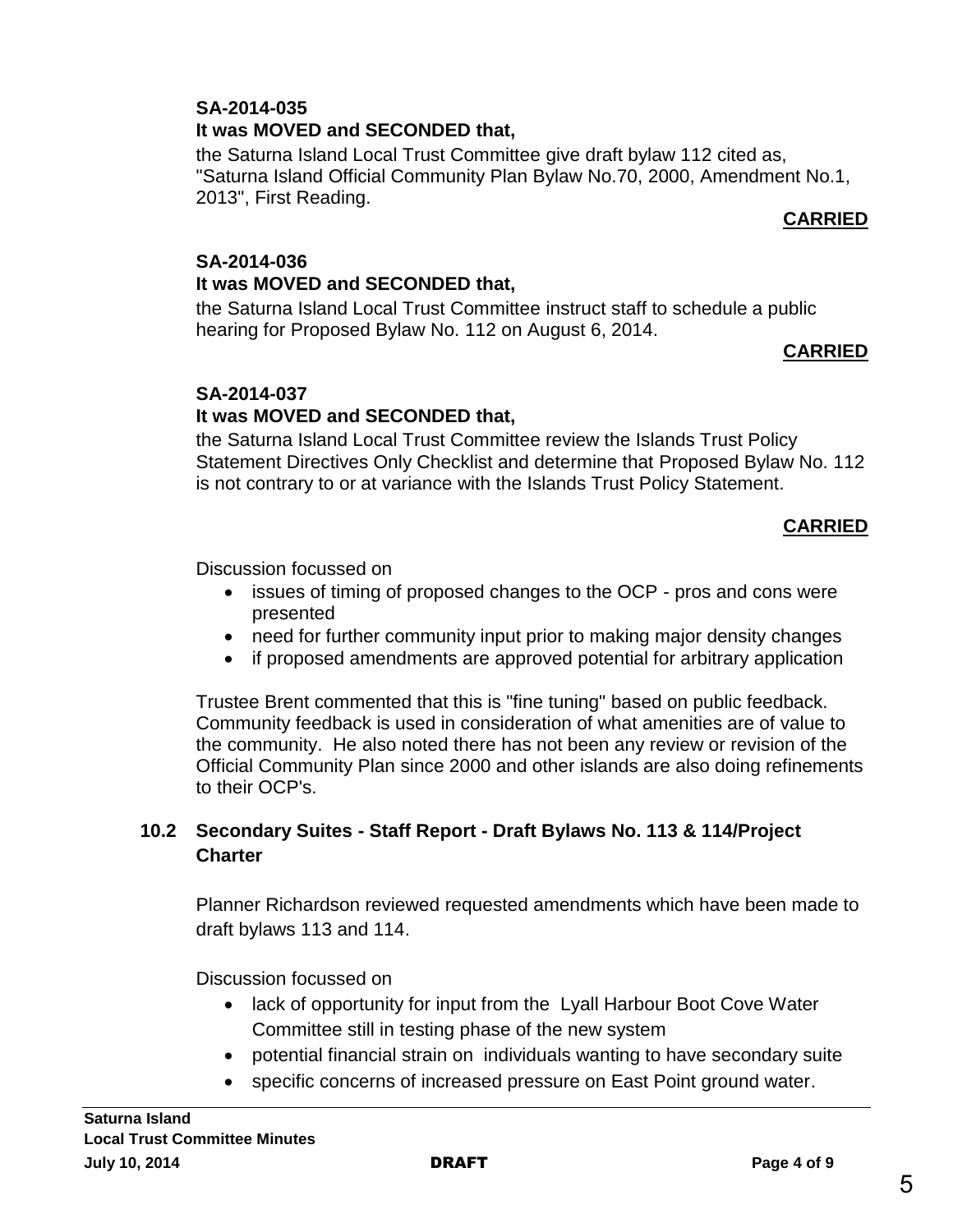**Saturna Island Local Trust Committee Minutes July 10, 2014** DRAFT **Page 5 of 9**

Chair Hancock noted that if the proposed bylaw is given first reading, there will still be an opportunity for the Water Board to submit their input.

**John Hutchinson** pointed out that the Water Board AGM is August 19.

Trustee Janszen recognized the concerns considering water usage which is dependent of number of users in the secondary suite.

# **SA-2014-038**

# **It was MOVED and SECONDED that,**

The Saturna Local Trust Committee direct staff to bring back draft land use bylaw 113 requiring that secondary suites in East Point would be required to not be supplied with groundwater.

# **CARRIED**

# **SA-2014-039**

#### **It was MOVED and SECONDED that,**

the Saturna Island Local Trust Committee give draft bylaw 113 cited as, "Saturna Island Official Community Plan Bylaw No.70, 2000, Amendment No. 2, 2013", First Reading.

#### **CARRIED**

#### **SA-2014-040**

#### **It was MOVED and SECONDED that,**

the Saturna Local Trust Committee give draft bylaw 114 cited as "Saturna Island Land Use Bylaw 78, 2002, Amendment No. 1, 2013", First Reading.

#### **CARRIED**

# **SA-2014-041**

#### **It was MOVED and SECONDED that,**

the Saturna Island Local Trust Committee instruct staff to schedule a public hearing for Proposed Bylaw 113 and 114 on August 6, 2014.

#### **CARRIED**

# **SA-2014-042**

# **It was MOVED and SECONDED that,**

the Saturna Island Local Trust Committee review the Islands Trust Policy Statement Directives Only Checklist and determine that Bylaws No. 113 and 114 are not contrary to or at variance with the Islands Trust Policy Statement.

# **CARRIED**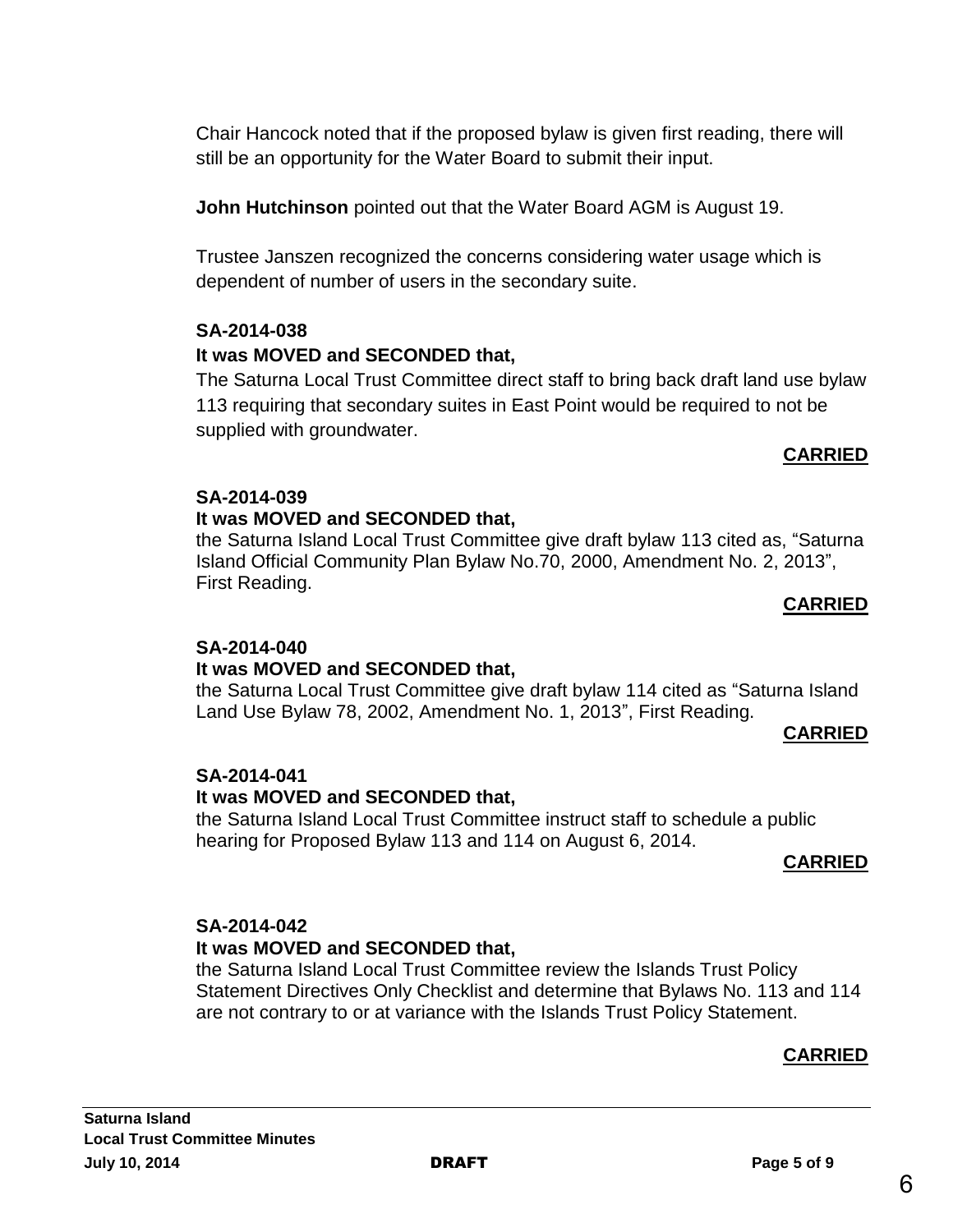#### **SA-2014-043 It was MOVED and SECONDED that,**

amendment after first reading of Bylaw 113 to request staff to clarify the wording of the OCP Rural Residential for rural family homes and private recreation uses to add "including secondary suites".

# **CARRIED**

#### **SA-2014-044**

# **It was MOVED and SECONDED that,**

Saturna Local Trust Committee Request that staff forward the wording of draft bylaws of the secondary suite and Short Term Vacation Rentals for review by Pat Lapcevic of Forest Lands & Natural Resources Operations.

#### **CARRIED**

Chair Hancock suggested that once the proposed amendments and reports are completed, they be posted on the website for public information. Also, that the minutes of today's meeting be considered for Resolution-without-meeting.

Note - There was a 10 minute break prior to continuing the meeting.

# **10.3 Short Term Vacation Rentals (STVR) Policy Statement Checklist Memo**

#### **SA-2014-045**

# **It was MOVED and SECONDED that,**

the Saturna Island Local Trust Committee review the Islands Trust Policy Statement Directives Only Checklist and determine that Bylaw No. 115 is not contrary to or at variance with the Islands Trust Policy Statement.

#### **CARRIED**

# **11. REPORTS**

#### **11.1 Work Program Reports**

#### **SA-2014-046**

# **It was MOVED and SECONDED that,**

the Saturna Local Trust Committee adopt the standing policy that the use of instrumentation for research purposes not be subject to enforcement and that the policy be referred to Islands Trust Bylaw Enforcement Manager Miles Drew for comment.

# **CARRIED**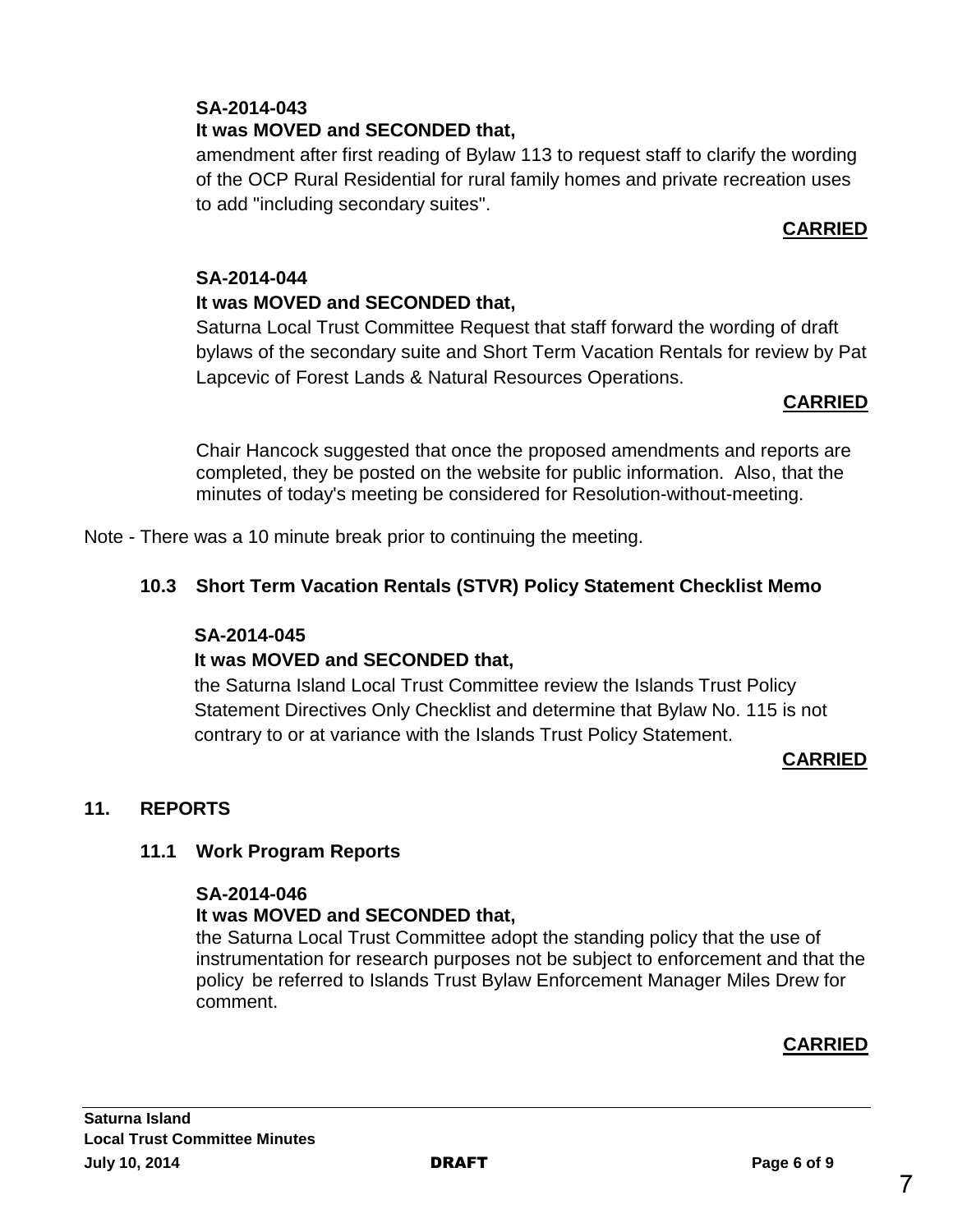# **SA-2014-047**

# **It was MOVED and SECONDED that,**

the Saturna Island Local Trust Committee move bylaw amendments to allow instrumentation for research purposes on Saturna Island to number 1 of the Projects list.

# **CARRIED**

#### **11.2 Applications Report**

Planner Richardson commented on all active applications.

#### **11.3 Expense/Budget Reports**

#### 11.3.1 Trustee and Local Expenses

Trustee Janszen reported on the Local Trustee project expenses, which are still within budget.

Chair Hancock apologized that a current report was not included in the information package.

#### **11.4 Bylaw Enforcement**

None

# **11.5 Policies and Standing Resolutions Report**

For information

# **11.6 Saturna Island LTC Web Page**

Saturna Island Local Trust Committee Web page can be found at: www.islandstrust.bc.ca/islands/local-trust-areas/saturna

Chair Hancock requested that in view of the short time lines for the Special Meeting, as soon as the proposed bylaw amendments are done they be posted on the Islands Trust web page.

# **11.7 Chair's Report**

Chair Hancock reported that the Islands Trust Council meetings were a great success and offered thanks to the local hosts. He briefly summarized the highlights of the various presentations. The meetings were well attended by delegations.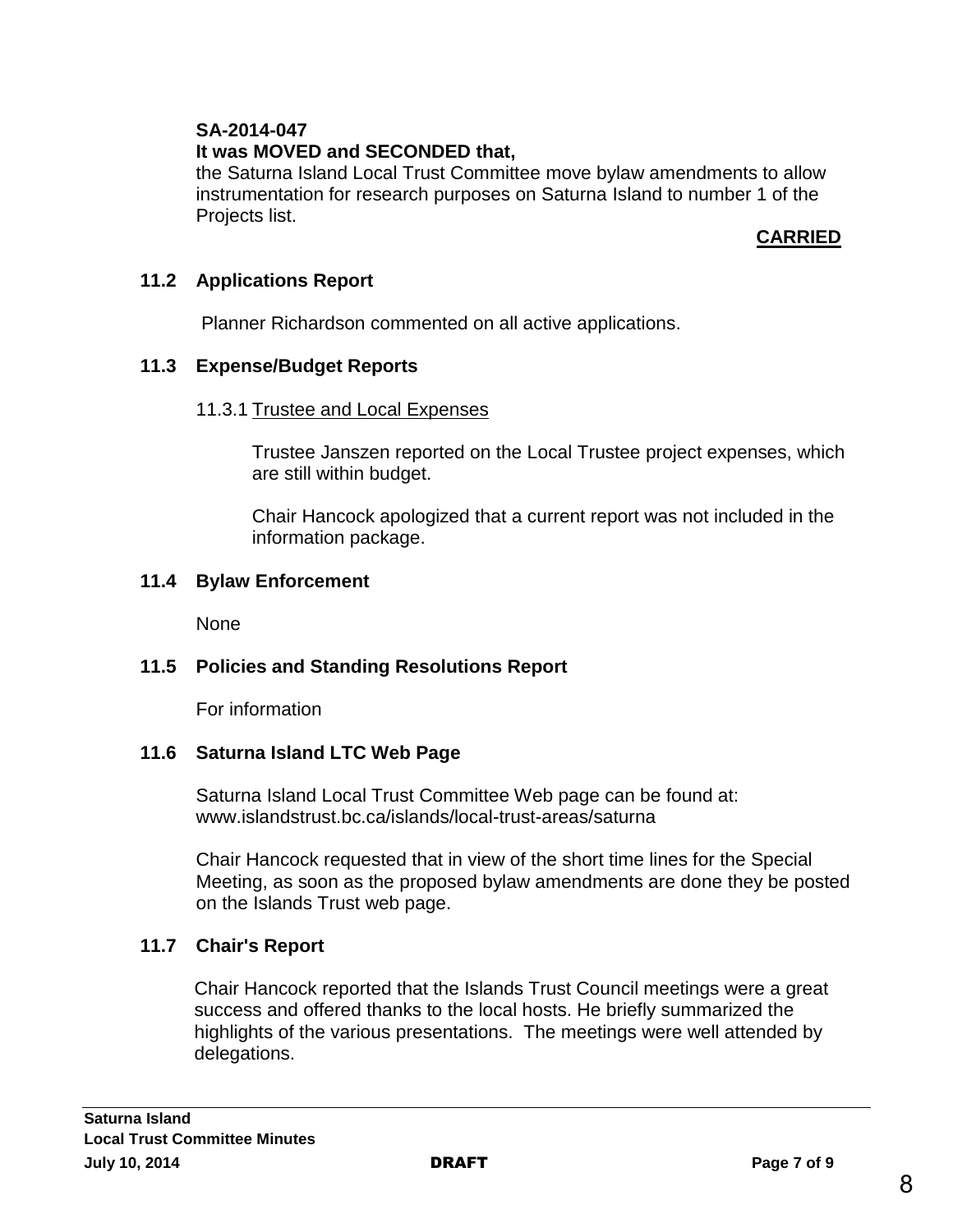#### **11.8 Trustee Report**

Trustee Brent stated there have been no committee meetings. He concurred that responses from attendees of the Islands Trust Council were enthusiastic.

Trustee Janszen noted that she did submit a report to the local Scribbler. Also of note is that hosting the Trust Committee meeting brought \$ 11,000 to the island for accommodation, catering and discretionary spending by Trust Council members.

Community members who attended shared very positive comments.

# **12. OTHER BUSINESS**

#### **12.1 Next Business Meeting**

A Special Meeting of the Saturna Island Local Trust Committee will be held August 6, 2014, at 12:30p.m., at the Saturna Island Community Hall. This will include a Public Information Meeting.

The next regular meeting of the Saturna Island Local Trust Committee will be held September 18, 2014, at 12:30 p.m., at the Saturna Island Community Hall.

# **13. TOWN HALL MEETING**

**John Hutchinson** offered kudos to the Saturna Committee for the quality of the Trust Council event. Also for information, he reported that the Department of Fisheries and Oceans were in Boot Cove recently doing a study on eel grass.

**Morgan Yates** questioned whether his correspondence to a previous meeting had been received and addressed. He had requested clarification of perceived benefits of STVRs.

Trustee Brent responded that the communication had been received and will be forwarded for inclusion in the information file.

**Janet Land** pointed out that there are a number of groups on the island who have their own internal bylaws restricting STVRs, secondary suites and B&B's. The proposed bylaws will not affect those areas, most of which do not have the water issues of East Point area.

**Al Sewell** confirmed that he was involved in drafting bylaws for one of those strata groups and they specifically included those restrictions as well as identifying water management as a community resource.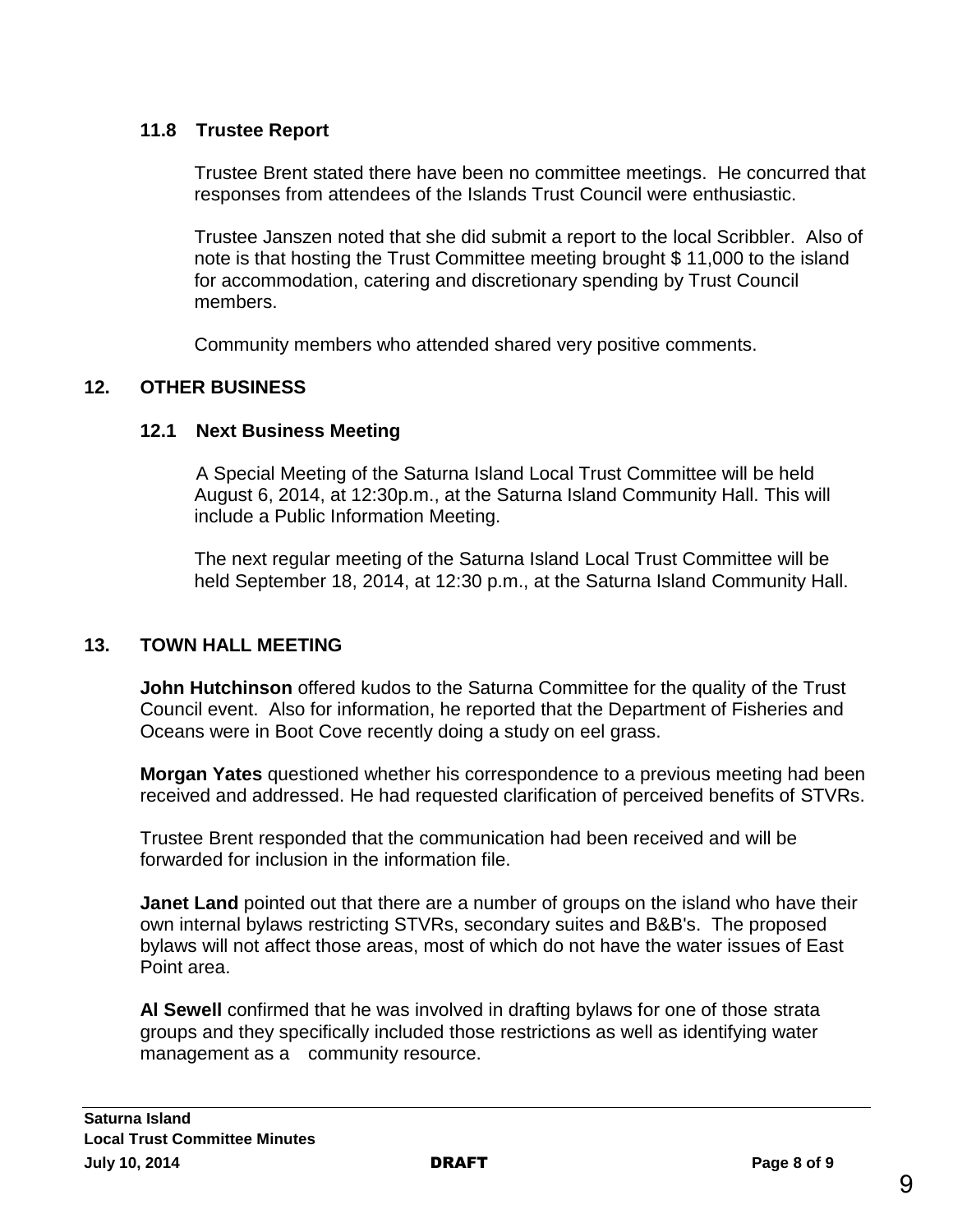**Patricia Ewbank** expressed concern regarding the amendments to bylaw 112 Schedule 1, item 2 d), specifically related to potential cash in lieu for increased density. She wondered how this will evolve if not actually linked to real land. She also suggested a review of the total Official Community Plan rather than making piecemeal changes, stressing transparency is imperative.

Chair Hancock explained the usual process is not "selling" of amenities. There was further discussion of interpretation of the proposed "amenities" amendments.

**Al Sewell** and **John Hutchinson** both recommended cautioned regarding opening up the whole community plan.

**Beverley Neff** reiterated previous comments that the time line for the next meeting is too short for people to be fully informed and on a better date so more residents will be able to attend.

Trustee Janszen pointed out that most of the Local Trust meetings are only attended by 10 - 15 people and this, along with feedback based on returned questionnaires, indicates the majority support the proposed changes.

Trustee Brent commented that over 100 people gave feedback. At earlier meetings on these issues there has been higher attendance. Also, the end of their term as Trustees is coming in Nov/Dec. and he doesn't see a big flood of people applying for secondary suites or STVRs. Also the CADR has had little application in the past 15 years and will probably not have a significant uptake either.

**Morgan Yates** wondered if more time would lead to a more solid consensus.

Chair Hancock thanked those present for their thoughtful input.

\_\_\_\_\_\_\_\_\_\_\_\_\_\_\_\_\_\_\_\_\_\_\_\_\_\_\_\_\_\_\_\_\_\_\_\_\_\_\_\_\_\_\_\_

\_\_\_\_\_\_\_\_\_\_\_\_\_\_\_\_\_\_\_\_\_\_\_\_\_\_\_\_\_\_\_\_\_\_\_\_\_\_\_\_\_\_\_\_

# **14. ADJOURNMENT**

There being no further business, the Chair Hancock adjourned the meeting at 3:30 pm.

**Ken Hancock, Chair**

**CERTIFIED CORRECT:**

**Beverly Lowsley, Recorder**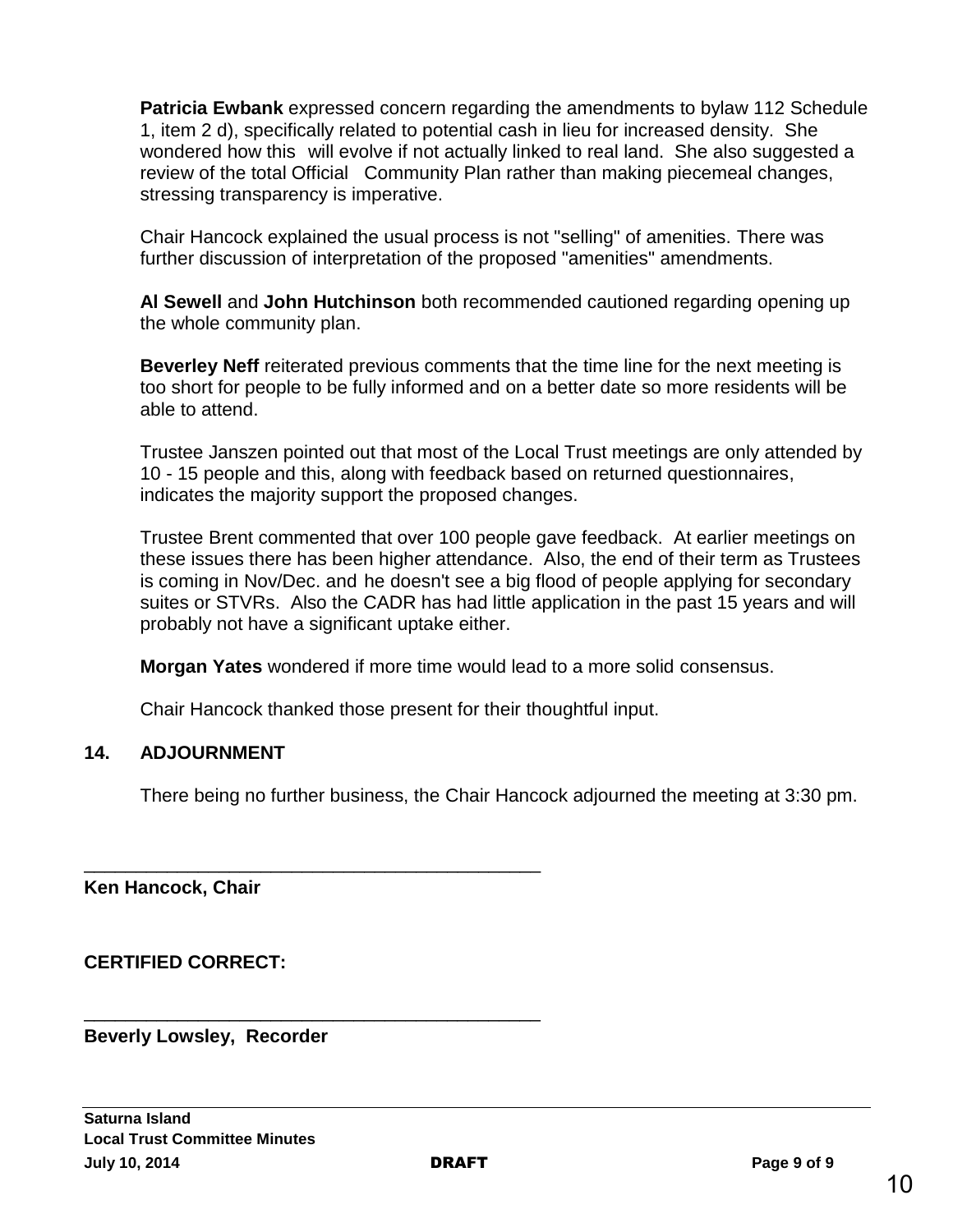

# Memorandum

Date July 28, 2014 **File Number: 65-20 (CADR** Review) (Secondary **Suite** Review)(STVR Review)

To Saturna Island Local Trust Committee For the meeting of August 6, 2014

From Gary Richardson Island Planner

Re **Proposed Bylaw No.s 112, 113, 114 and 115 – Post Public Hearing Procedures**

A public hearing is scheduled for August 6, 2014. A public hearing is a quasi-judicial process within and following which specific procedures must be followed

Following the hearing, the LTC may choose to give further readings to a bylaw, defeat a bylaw, or alter a bylaw within certain parameters. The procedural steps following the close of the hearing are as follows:

- 1. Consideration of Second Reading (this may include amendments to alter a bylaw).
- 2. Consideration of Third Reading.
- 3. Forwarding of the bylaw to Executive Committee for approval.
- 4. Forwarding of the bylaw to the Minister's office for approval (OCP amendment bylaws only).

Following the close of the hearing, the LTC may not hear further submissions without holding a new hearing. The principle is that if new information is considered by the LTC, all other interested parties also need to have the opportunity to consider any new relevant material and to make further representations to the LTC. The courts have clarified that this does not open the door to endless public hearings: a local government body can legitimately decide that after a hearing it wishes to hear further from staff on issues raised at the hearing.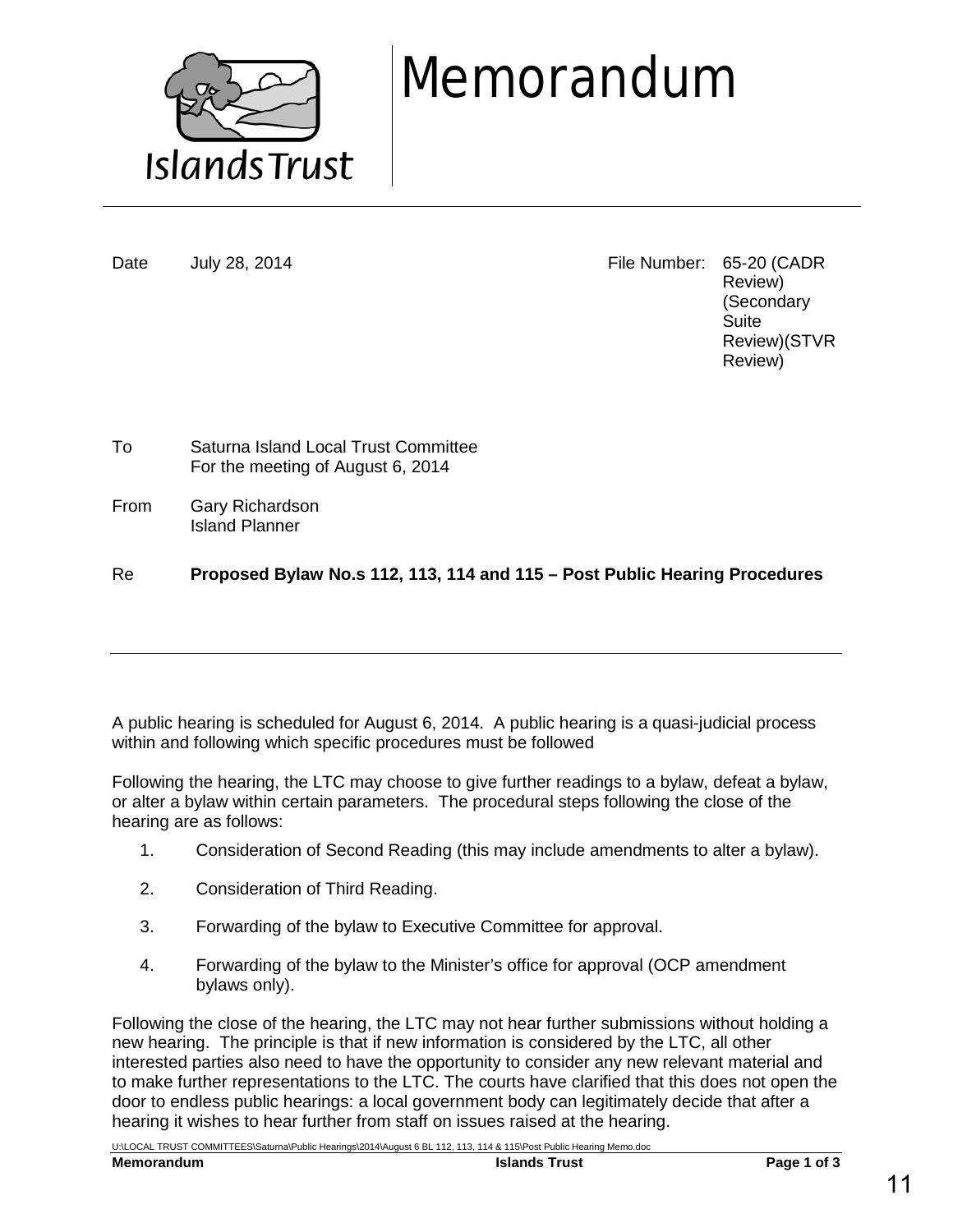A bylaw may be altered after the hearing, based on information received or heard by the LTC at any point prior to the close of the hearing, provided that the amendments do not alter use or increase density, or decrease density without a landowner's consent.

If the Executive Committee and Minister approve the bylaw, the next step for the LTC would be to adopt the bylaw.

#### **RECOMMENDATIONS:**

- 1. THAT Saturna Island Local Trust Committee proposed Bylaw No. 112, cited as "Saturna Island Official Community Plan Bylaw No. 70, 2000, Amendment No. 1, 2013" be read a Second time.
- 2. THAT Saturna Island Local Trust Committee proposed Bylaw No. 112, cited as "Saturna Island Official Community Plan Bylaw No. 70, 2000, Amendment No. 1, 2013" be read a Third time.
- 3. THAT the Saturna Island Local Trust Committee proposed Bylaw No. 112 be forwarded to the Secretary of the Islands Trust for Executive Committee approval.
- 4. THAT the Saturna Island Local Trust Committee proposed Bylaw 112 be forwarded to the Minister of Community, Sport and Cultural Development for approval.
- 5. THAT Saturna Island Local Trust Committee proposed Bylaw No. 113, cited as "Saturna Island Official Community Plan Bylaw No. 70, 2000, Amendment No. 2, 2013" be read a Second time.
- 6. THAT Saturna Island Local Trust Committee proposed Bylaw No. 113, cited as "Saturna Island Official Community Plan Bylaw No. 70, 2000, Amendment No. 2, 2013" be read a Third time.
- 7. THAT the Saturna Island Local Trust Committee proposed Bylaw No. 113 be forwarded to the Secretary of the Islands Trust for Executive Committee approval.
- 8. THAT the Saturna Island Local Trust Committee proposed Bylaw 113 be forwarded to the Minister of Community, Sport and Cultural Development for approval.
- 9. THAT Saturna Island Local Trust Committee proposed Bylaw No. 114, cited as "Saturna Island Land Use Bylaw 78, 2002, Amendment No.1, 2013" be read a Second time.
- 10. THAT Saturna Island Local Trust Committee proposed Bylaw No. 114, cited as "Saturna Island Land Use Bylaw 78, 2002, Amendment No.1, 2013" be read a Third time.
- 11. THAT the Saturna Island Local Trust Committee proposed Bylaw No. 114 be forwarded to the Secretary of the Islands Trust for Executive Committee approval.
- 12. THAT Saturna Island Local Trust Committee proposed Bylaw No. 115, cited as "Saturna Island Official Community Plan Bylaw No. 70, 2000, Amendment No. 3, 2013" be read a Second time.

U:\LOCAL TRUST COMMITTEES\Saturna\Public Hearings\2014\August 6 BL 112, 113, 114 & 115\Post Public Hearing Memo.doc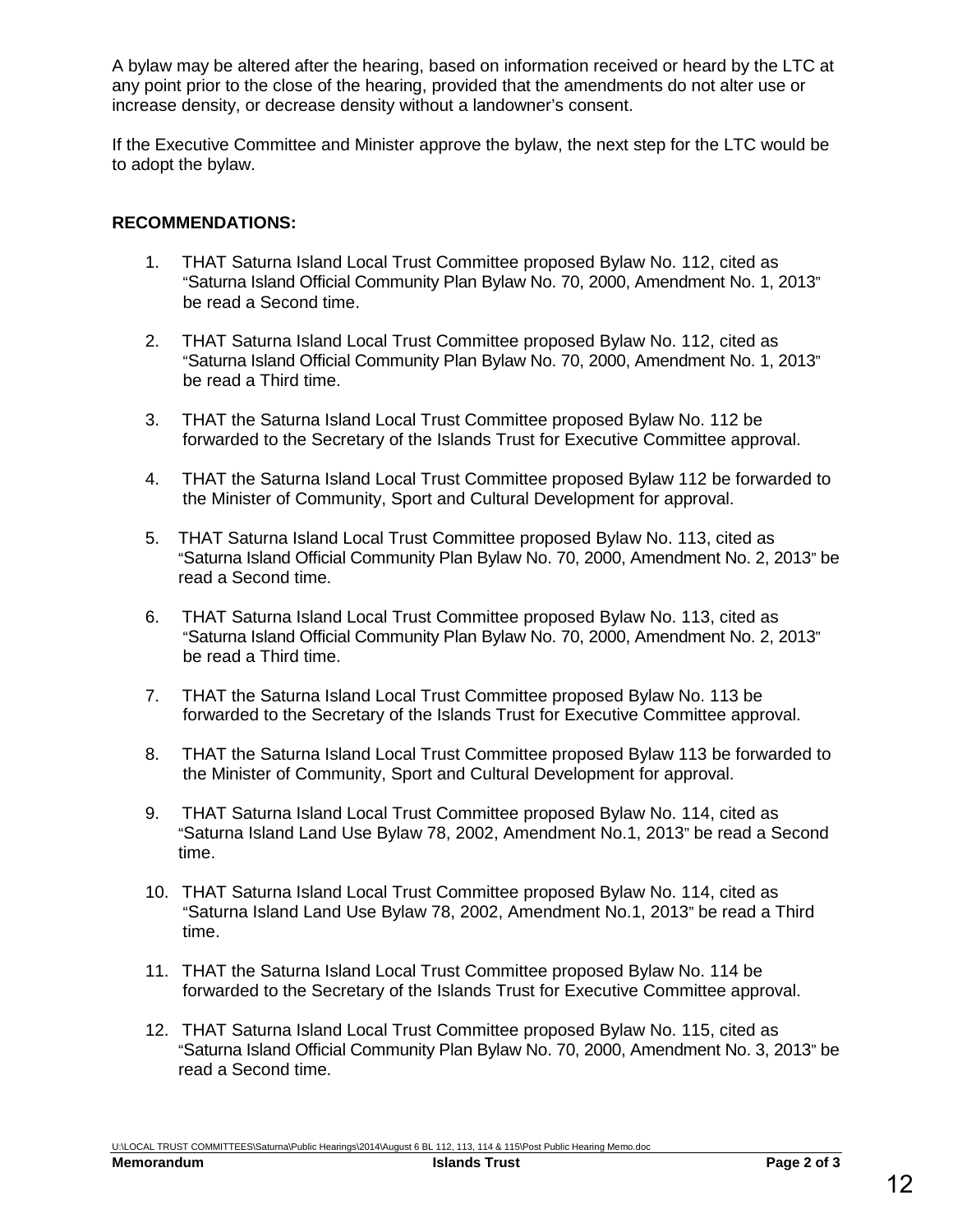- 13. THAT Saturna Island Local Trust Committee proposed Bylaw No. 115, cited as "Saturna Island Official Community Plan Bylaw No. 70, 2000, Amendment No. 3, 2013" be read a Third time.
- 14. THAT the Saturna Island Local Trust Committee proposed Bylaw No. 115 be forwarded to the Secretary of the Islands Trust for Executive Committee approval.
- 15. THAT the Saturna Island Local Trust Committee proposed Bylaw 115 be forwarded to the Minister of Community, Sport and Cultural Development for approval.
- pc Robert Kojima, Regional Planning Manager

U:\LOCAL TRUST COMMITTEES\Saturna\Public Hearings\2014\August 6 BL 112, 113, 114 & 115\Post Public Hearing Memo.doc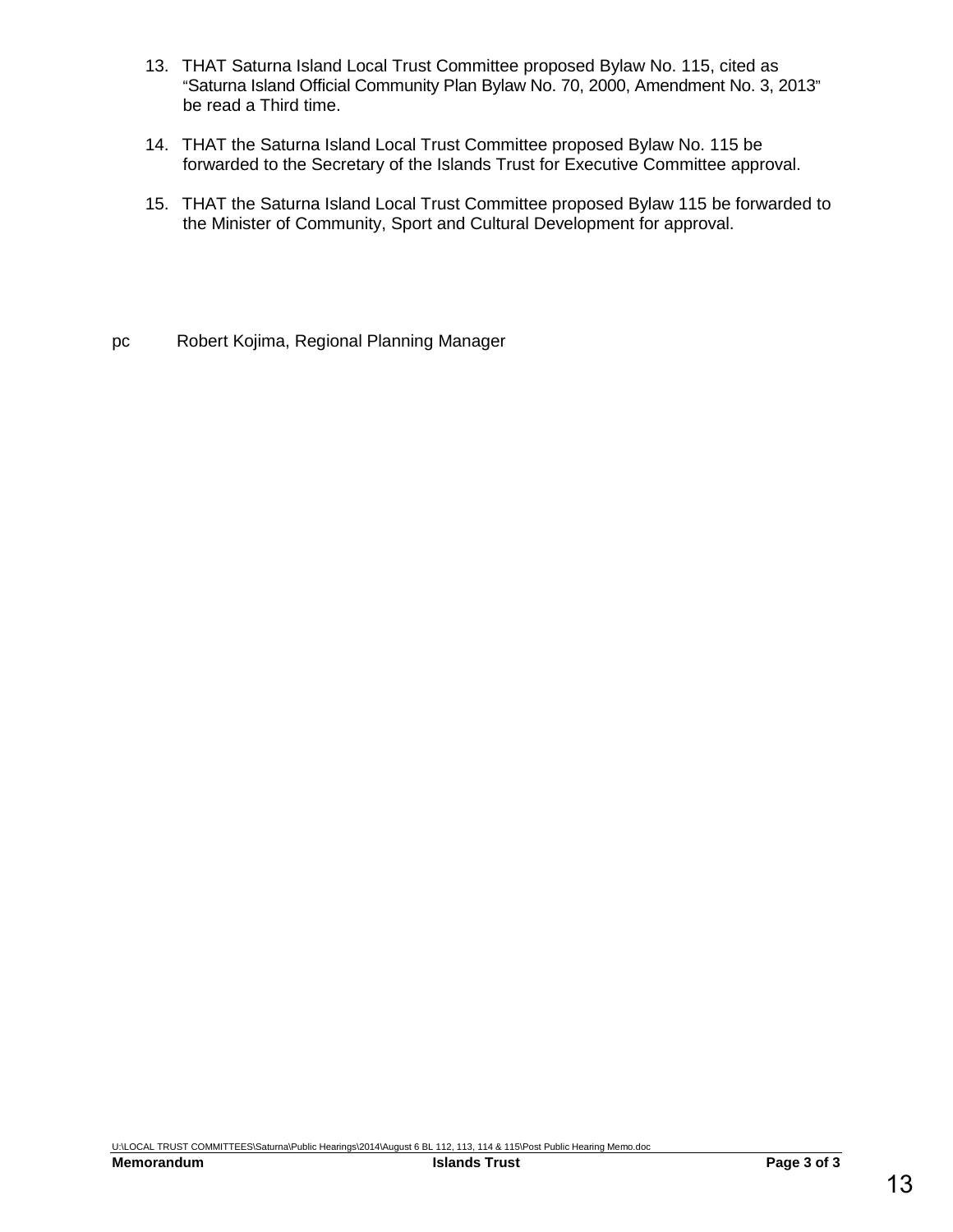#### **SATURNA ISLAND LOCAL TRUST COMMITTEE**

#### **BYLAW NO. 112**

#### A BYLAW TO AMEND THE OFFICIAL COMMUNITY PLAN

WHEREAS the Saturna Island Local Trust Committee is the Local Trust Committee having jurisdiction on and in respect of the Saturna Island Local Trust Area, pursuant to the Islands Trust Act;

AND WHEREAS Section 29 of the *Islands Trust Act* gives the Saturna Island Local Trust Committee the same power and authority of a Regional District under Part 26, except sections 932 to 937 and 939, of the Local Government Act.

AND WHEREAS the Saturna Island Local Trust Committee wishes to amend the Saturna Island Official Community Plan Bylaw No. 70, 2000;

AND WHEREAS the Saturna Island Local Trust Committee has held a Public Hearing;

NOW THEREFORE the Saturna Island Local Trust Committee enacts in open meeting assembled as follows:

1. CITATION

**PROPOSED** 

This Bylaw may be cited for all purposes as "Saturna Island Official Community Plan Bylaw No. 70, 2000, Amendment No. 1, 2013."

2. SCHEDULES

Schedules A (Policy Document) and E of Saturna Island Official Community Plan No. 70, 2000 are amended as indicated on Schedule 1, attached to and forming part of this amending bylaw.

3 SEVERABILITY

If any provision of this Bylaw is for any reason held to be invalid by a decision of any Court of competent jurisdiction, the invalid provision must be severed from the Bylaw and the decision that such provision is invalid must not affect the validity of the remaining provisions of the Bylaw.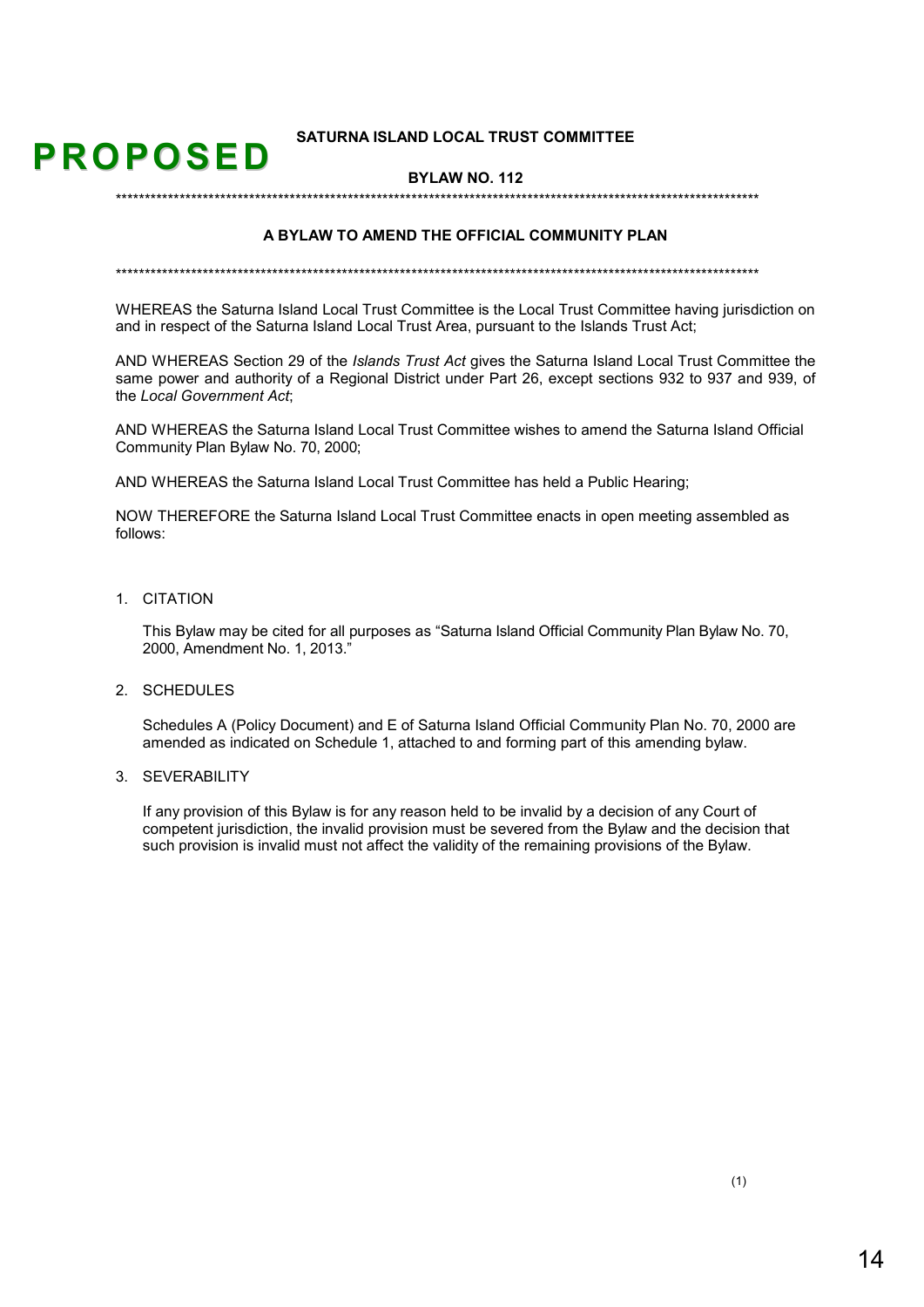| <b>READ A FIRST TIME this</b>                                              | 10 <sup>th</sup> | day of | July | , 2014. |
|----------------------------------------------------------------------------|------------------|--------|------|---------|
| PUBLIC HEARING HELD this                                                   |                  | day of |      | , 2014. |
| READ A SECOND TIME this                                                    |                  | day of |      | .2014.  |
| READ A THIRD TIME this                                                     |                  | day of |      | .2014.  |
| APPROVED BY THE EXECUTIVE COMMITTEE OF THE ISLANDS TRUST this              |                  | day of |      | .2014.  |
| APPROVED BY THE MINISTER OF COMMUNITY, SPORT AND CULTURAL DEVELOPMENT this | day of           |        |      | .2014.  |
| ADOPTED this                                                               |                  | day of |      | .2014.  |
|                                                                            |                  |        |      |         |

**DEPUTY SECRETARY CHAIR**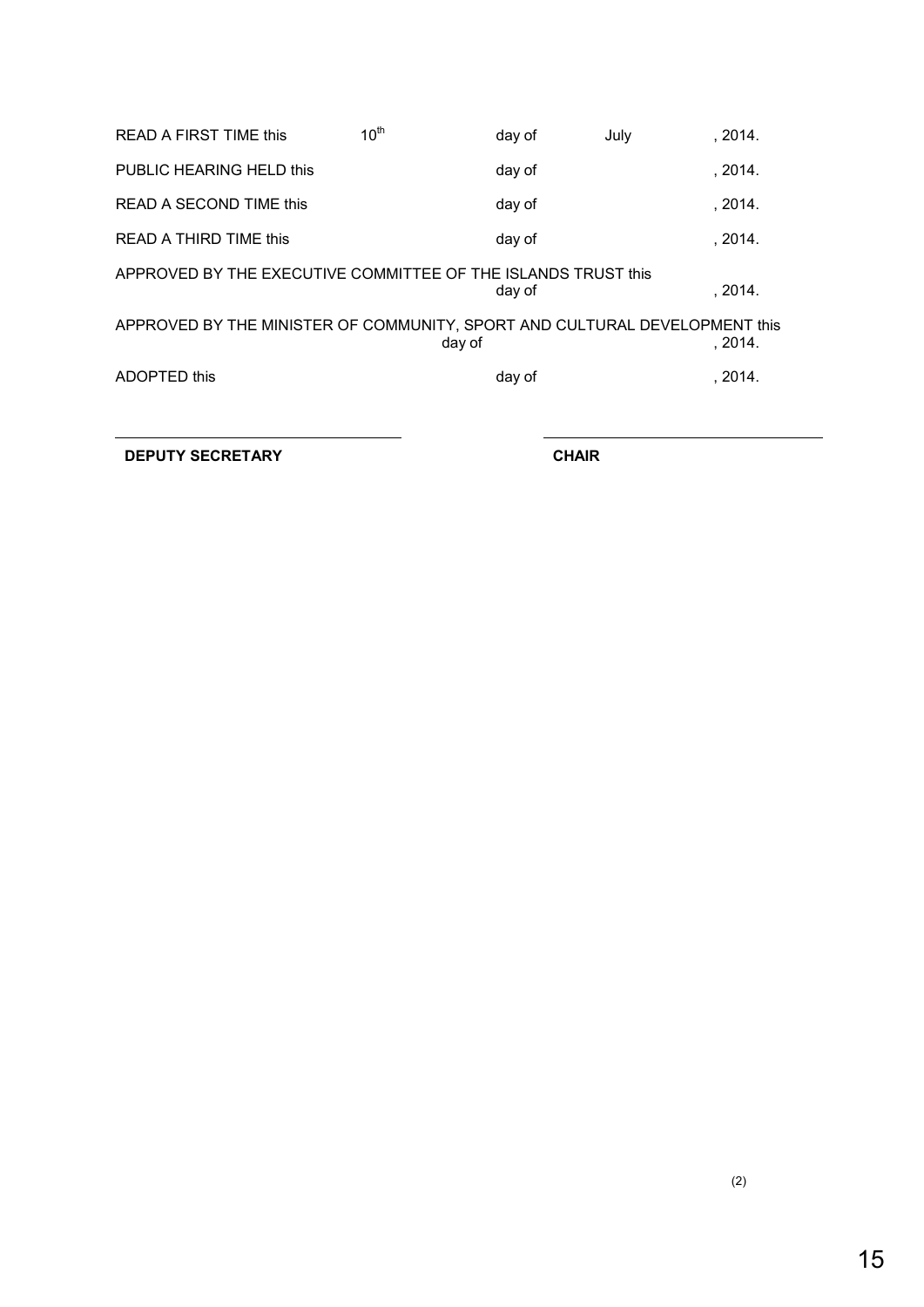#### **SATURNA ISLAND LOCAL TRUST COMMITTEE BYLAW NO. 112**

#### **SCHEDULE 1**

- 1. Schedule A of the Saturna Island Local Trust Committee Bylaw No. 70, cited as, "Saturna Island Official Community Plan Bylaw No. 70, 2000" is amended by:
	- a) Amending section C.1.3 by inserting the words: "Despite the above limit on subdivision capacity and residential density, the Local Trust Committee may allow overall density limits contained in this Plan to be exceeded for the purpose of adding density to the Community Amenity Density Reserve for the purpose of securing community amenities." immediately after the words "density of any island within the Area.";
	- b) Amending section C.1.4 by removing the following sentence: "Each transfer should accomplish some environmental or heritage policy objective of the Plan." and
	- c) Amending Part J Glossary by removing the definition of "amenity" in its entirety and replacing it with: ""amenity" means a value that furthers the values of the Islands Trust Act and that the community considers desirable.";
- 2. Schedule "E" Appendix A and B of the Saturna Island Local Trust Committee Bylaw No. 70, cited as, "Saturna Island Official Community Plan Bylaw No. 70, 2000" are amended by:
	- a) Re-titling "Schedule "E" Appendix A" to "Schedule "F" Appendix A" and re-titling "Schedule "E" Appendix B" to "Schedule "F" Appendix B";
	- b) Amending Appendix A by inserting the words: "or lot amalgamation. Subdivision and residential capacity can also be added to the CADR by means of Local Trust Committee resolution." immediately after the words: "removed from lots through rezoning";
	- c) Amending Appendix A by inserting the words: "or added by the Local Trust Committee," immediately after the words: "When subdivision or residential density is removed,"
	- d) Amending Appendix A, e) by inserting the words: "but not be limited to," immediately after the words: "Community amenities should include";
	- e) Amending Appendix A, g) by deleting "4.05 hectares (10 acres)" and replacing it with "1 hectare  $(2.5 \text{ acres})$ ; and
	- f) Amending Appendix A by adding a new section l) immediately following section k) as follows:

"l) The total amount of density to be added to the CADR by the Local Trust Committee shall not exceed 20 densities, if in the future more than 20 densities are deemed appropriate an amendment to the OCP will be required**.** The densities can either be in the form of residential density or subdivision density. These densities are independent of densities added to the CADR by means of rezonings or lot amalgamations.".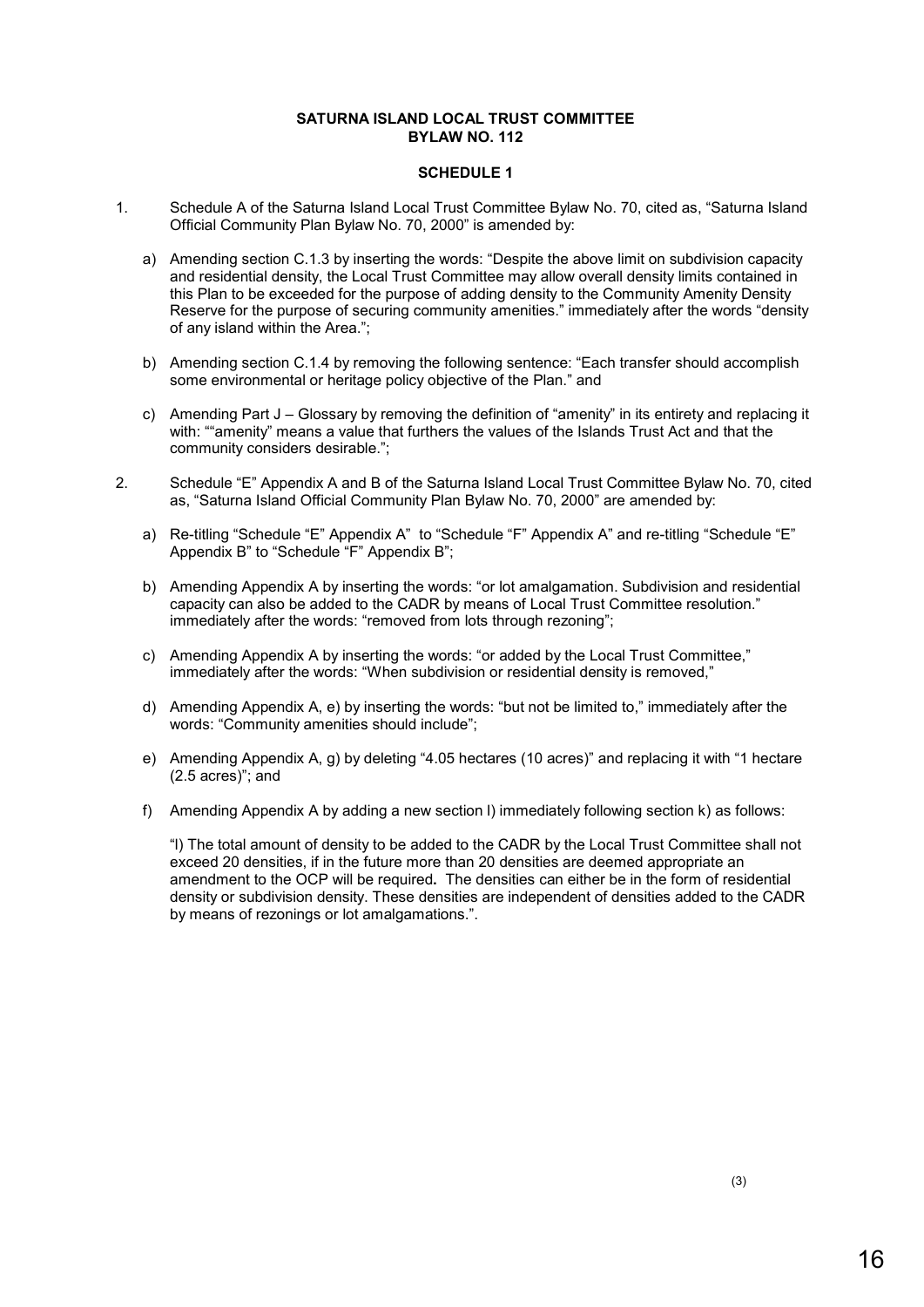# **PROPOSED**

#### **SATURNA ISLAND LOCAL TRUST COMMITTEE**

#### **BYLAW NO. 113**

#### A BYLAW TO AMEND THE OFFICIAL COMMUNITY PLAN

WHEREAS the Saturna Island Local Trust Committee is the Local Trust Committee having jurisdiction on and in respect of the Saturna Island Local Trust Area, pursuant to the Islands Trust Act;

AND WHEREAS Section 29 of the *Islands Trust Act* gives the Saturna Island Local Trust Committee the same power and authority of a Regional District under Part 26, except sections 932 to 937 and 939, of the Local Government Act.

AND WHEREAS the Saturna Island Local Trust Committee wishes to amend the Saturna Island Official Community Plan Bylaw No. 70, 2000;

AND WHEREAS the Saturna Island Local Trust Committee has held a Public Hearing;

NOW THEREFORE the Saturna Island Local Trust Committee enacts in open meeting assembled as follows:

1. CITATION

This Bylaw may be cited for all purposes as "Saturna Island Official Community Plan Bylaw No. 70, 2000, Amendment No. 2, 2013."

2. SCHEDULES

Schedule A (Policy Document) of Saturna Island Official Community Plan No. 70, 2000 is amended as indicated on Schedule 1, attached to and forming part of this amending bylaw.

3 SEVERABILITY

If any provision of this Bylaw is for any reason held to be invalid by a decision of any Court of competent jurisdiction, the invalid provision must be severed from the Bylaw and the decision that such provision is invalid must not affect the validity of the remaining provisions of the Bylaw.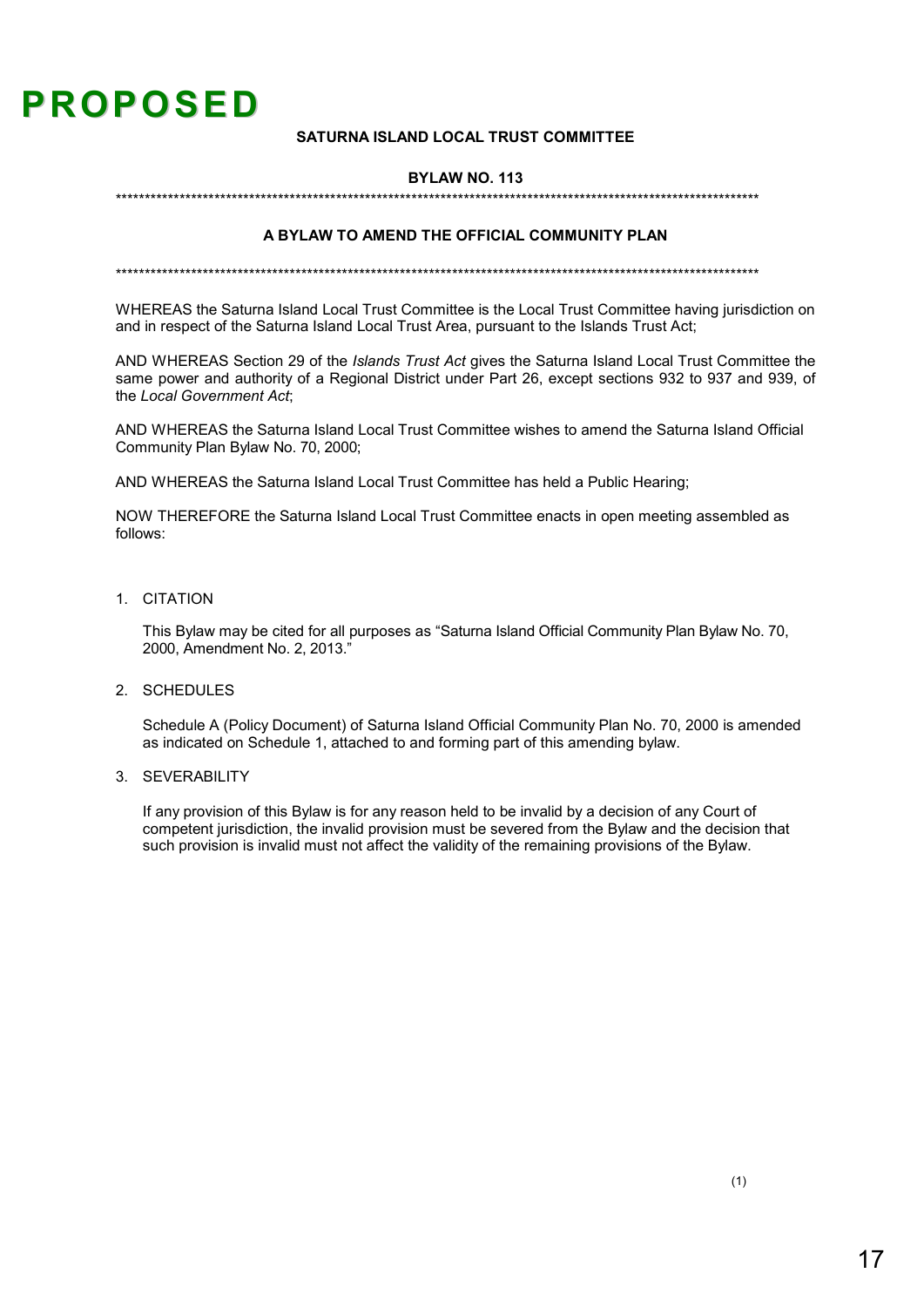| <b>READ A FIRST TIME this</b>                                              | 15 <sup>th</sup> | day of | July | , 2014. |
|----------------------------------------------------------------------------|------------------|--------|------|---------|
| PUBLIC HEARING HELD this                                                   |                  | day of |      | , 2014. |
| READ A SECOND TIME this                                                    |                  | day of |      | .2014.  |
| READ A THIRD TIME this                                                     |                  | day of |      | .2014.  |
| APPROVED BY THE EXECUTIVE COMMITTEE OF THE ISLANDS TRUST this              |                  | day of |      | .2014.  |
| APPROVED BY THE MINISTER OF COMMUNITY, SPORT AND CULTURAL DEVELOPMENT this | day of           |        |      | .2014.  |
| ADOPTED this                                                               |                  | day of |      | .2014.  |
|                                                                            |                  |        |      |         |

**DEPUTY SECRETARY CHAIR**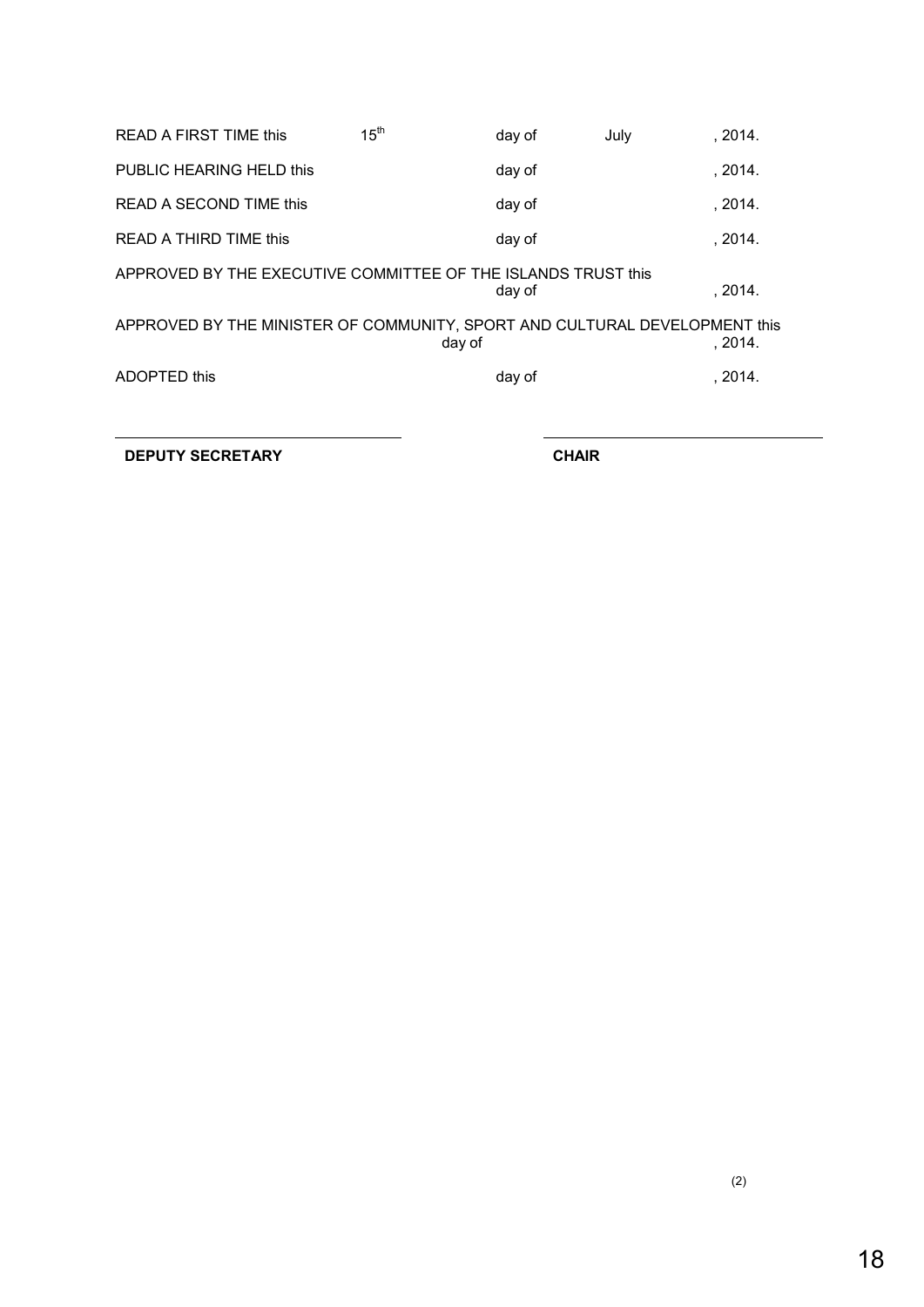#### **SATURNA ISLAND LOCAL TRUST COMMITTEE BYLAW NO. 113**

#### **SCHEDULE 1**

- 1. Schedule A of the Saturna Island Local Trust Committee Bylaw No. 70, cited as, "Saturna Island Official Community Plan Bylaw No. 70, 2000" is amended by:
	- a) Amending section C.1.3 by inserting the following as the last sentence in the section: "Secondary Suites are not considered as residential density for the purposes of calculating overall residential density within the Saturna Island Local Trust Area.";
	- b) Amending section D.1 Rural by adding a new section j immediately following section i) as follows:

"j) In addition to the above policies secondary suites may be permitted in designations that permit residential use.";

- c) Amending section D.1.R Rural Residential by adding a new section D.1.R.7 immediately following section D.1.R.6 as follows:
	- "D.1.R.7 One secondary suite, limited in size, contained within a primary residence may be permitted per per primary residence."
- d) Amending section D.1.G Rural General by adding a new section D.1.G.6 immediately following section D.1.G.5 as follows:
	- "D.1.G.6 One secondary suite, limited in size, contained within a primary residence may be permitted per per primary residence.";
- e) Amending section D.1.C Rural Comprehensive by adding a new section D.1.C.5 immediately following section D.1.C.4 as follows:
	- "D.1.C.5 One secondary suite, limited in size, contained within a primary residence may be permitted per primary residence.";
- f) Amending section D.2 Farmland by adding a new section D.2.10 immediately following section D.2.9 as follows and renumbering the remaining sections accordingly:
	- "D.2.10 One secondary suite, limited in size, contained within a primary residence may be permitted per per primary residence.";
- g) Amending section D.4 Forest by adding a new section D.4.14 immediately following section D.4.13 as follows and renumbering the remaining sections accordingly:
	- "D.4.14 One secondary suite, limited in size, contained within a primary residence may be permitted per per primary residence.";
- h) Amending section D.4 Forest by adding a new section D.4.20 immediately following section D.4.19 as follows and renumbering the remaining sections accordingly:
	- "D.4.20 One secondary suite, limited in size, contained within a primary residence may be permitted per per primary residence on Forest Residential zoned land.";
- i) Amending section D.5 Heritage Forest by adding a new section D.5.6 immediately following section D.5.5 as follows:
	- "D.5.6 One secondary suite, limited in size, contained within a primary residence may be permitted per per primary residence."; and
- j) Amending section D.6 Wilderness Reserve by adding a new section D.6.5 immediately following section D.6.4 as follows and renumbering the remaining sections accordingly:

(3)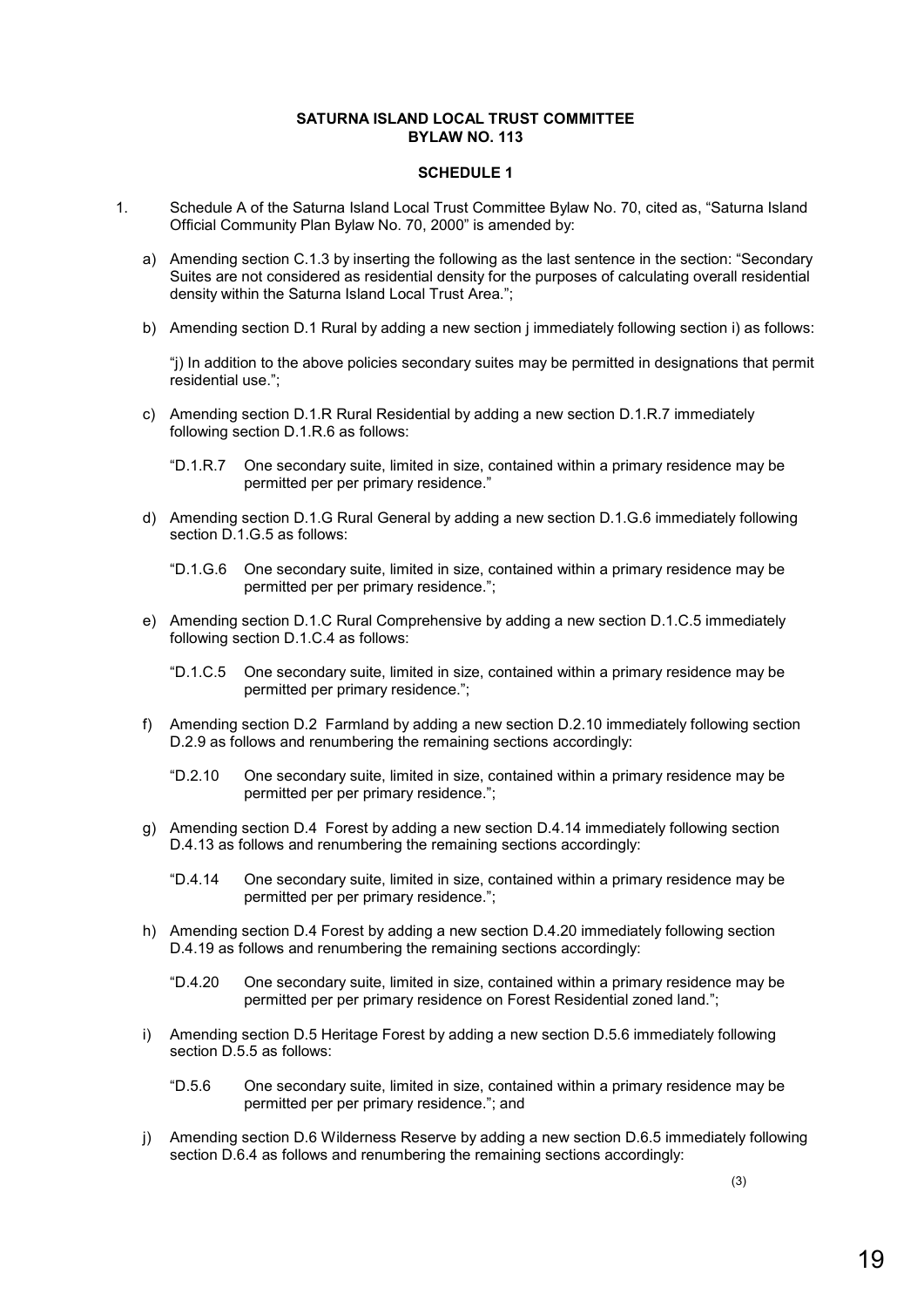"D.6.5 One secondary suite, limited in size, contained within a primary residence may be permitted per per primary residence.".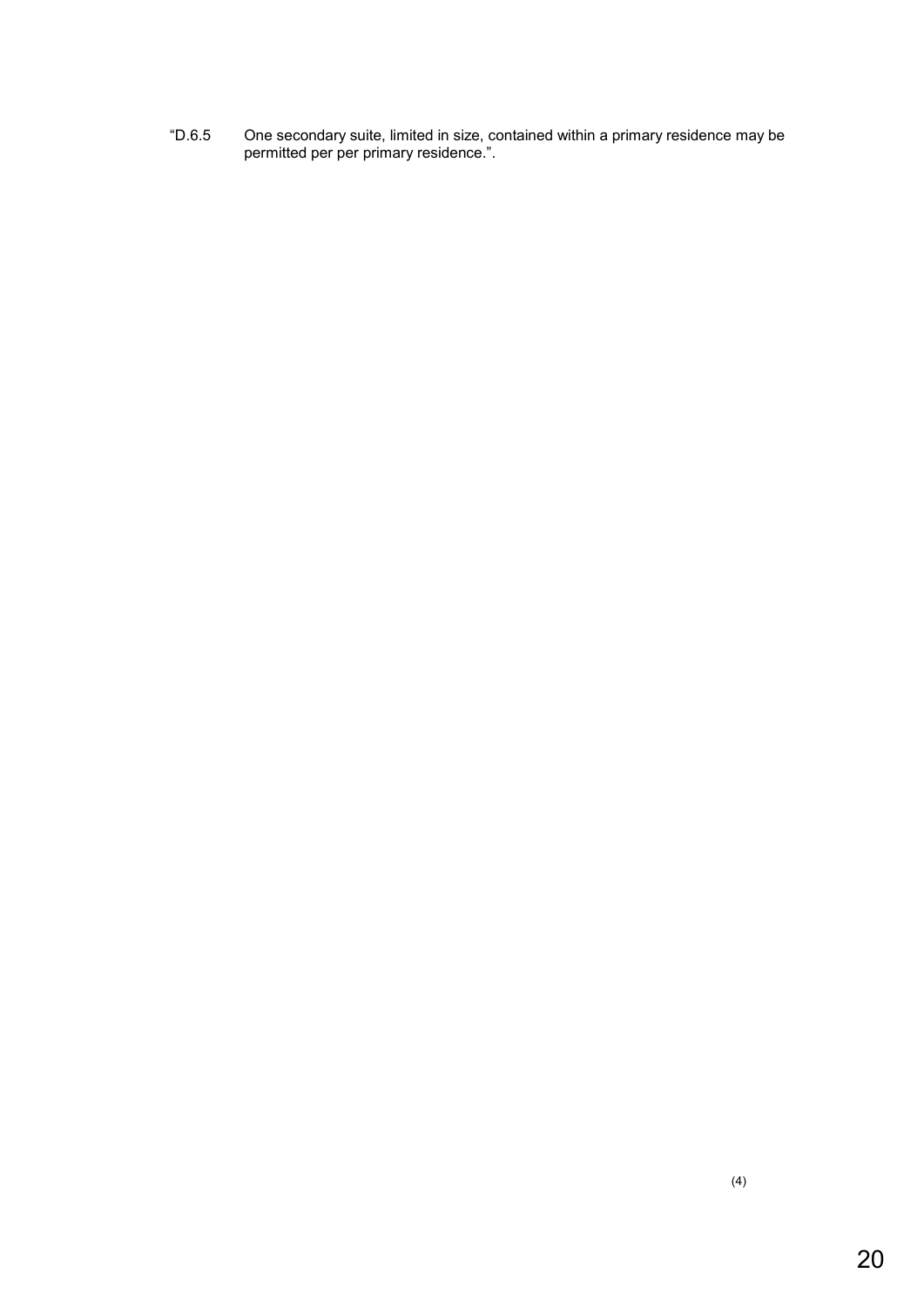# **PROPOSED**

#### SATURNA ISLAND LOCAL TRUST COMMITTEE BYLAW NO. 114

#### 

#### A BYLAW TO AMEND SATURNA ISLAND LAND USE BYLAW NO. 78, 2002

The Saturna Island Local Trust Committee, being the Trust Committee having jurisdiction in respect of the Saturna Island Trust Committee Area under the Islands Trust Act, enacts as follows:

A. The Saturna Island Land Use Bylaw, No. 78, cites as "Saturna Island Land Use Bylaw 78, 2002" is amended as follows:

- Part 2 General Regulations is amended by inserting the following as a new section  $\mathbf{1}$  $2.19 -$ 
	- $"2.19"$ **Secondary Suites** 
		- (1) The secondary suite must be contained within the walls of the building that contains the principal residence.
		- (2) The entrance to a secondary suite from the exterior of the building must be separate from the entrance to the principal residence.
		- (3) A building permit shall not be issued for a secondary suite until the building is serviced by an adequate supply of potable water.
		- (4) The floor area of the secondary suite shall not exceed  $90m^2$  (968 ft<sup>2</sup>) nor shall it exceed 40 per cent of the floor area of the principal residence. A secondary suite must not be subdivided from the principal residence under the Land Title Act or the Strata Property Act.
		- (5) All buildings that contain a secondary suite within the water management area depicted on Schedule C, are required to be equipped with a water catchment system and cistern(s) for the storage of rainwater consistent with the requirements stipulated in section 2.18.
		- (6) Secondary suites are not permitted in the area served by the Lyall Harbour/Boot Cove water supply unless an alternate source of water is used to supply the suite.
		- (7) Secondary Suites within the water management area depicted on Schedule C must not be supplied with groundwater and are only permitted if an alternate source of water is used to supply the suite.
- $2.$ By adding a new subsection immediately following subsection 4.1.4 as follows:

"4.1.5 One secondary suite is permitted per residence subject to section 2.19."

and renumbering the following sections accordingly;

 $\overline{3}$ . By adding a new subsection immediately following subsection 4.2.6 as follows:

"4.2.7 One secondary suite is permitted per residence subject to section 2.19."

and renumbering the following sections accordingly;

 $\overline{4}$ . By adding a new subsection immediately following subsection 4.4.4 as follows:

"4.4.5 One secondary suite is permitted per residence subject to section 2.19."

and renumbering the following sections accordingly;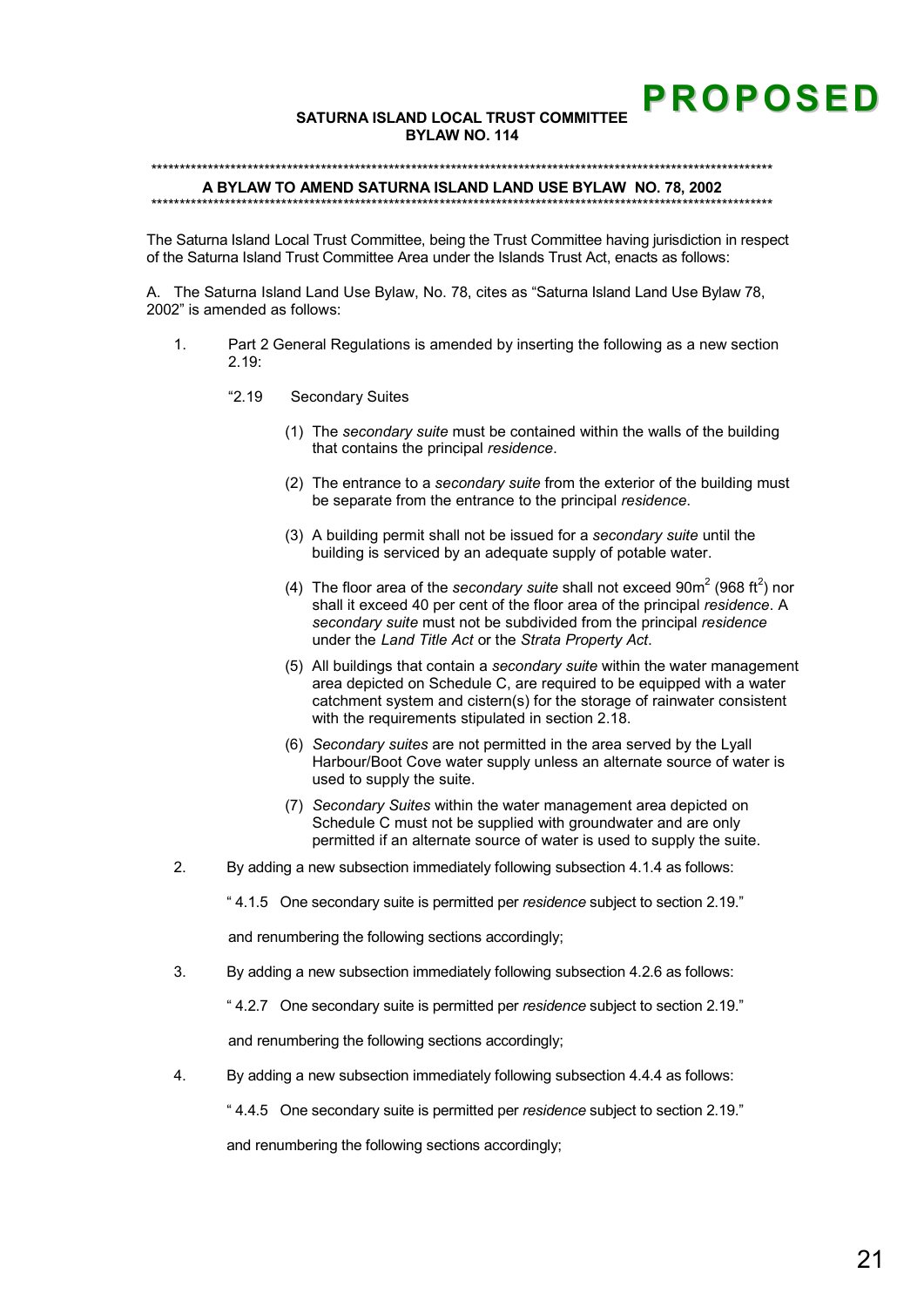- 5. By adding a new subsection immediately following subsection 7.1.3 as follows: " 7.1.4 One secondary suite is permitted per *residence* subject to section 2.19." and renumbering the following sections accordingly;
- 6. By adding a new subsection immediately following subsection 9.2.4 as follows: " 9.2.5 One secondary suite is permitted per *residence* subject to section 2.19." and renumbering the following sections accordingly;
- 7. By adding a new subsection immediately following subsection 9.3.6 as follows:

" 9.3.7 One secondary suite is permitted per *residence* subject to section 2.19."

and renumbering the following sections accordingly;

8. By adding a new subsection immediately following subsection 10.1.3 as follows:

" 10.1.4 One secondary suite is permitted per *residence* subject to section 2.19."

and renumbering the following sections accordingly;

9. By adding a new parking requirement "k" to Part 14, Table 1: Off street parking requirements, following "(j)" as follows:

|    | Table 1: Off street parking requirements |                                                                          |  |  |  |
|----|------------------------------------------|--------------------------------------------------------------------------|--|--|--|
|    | Use                                      | <b>Minimum Number of Off</b><br>street parking Spaces<br><b>Required</b> |  |  |  |
| K) | <b>Secondary Suite</b>                   | 1 per secondary suite                                                    |  |  |  |

10. By adding a new definition to Part 15. Interpretation immediately after subsection 15.1.40 as follows:

"15.1.41 *"secondary suite" means an accessory, self-contained residential unit, located within a building that otherwise contains a residential unit, and having a lesser floor area than the principal residential unit.";* 

and renumbering the following sections accordingly.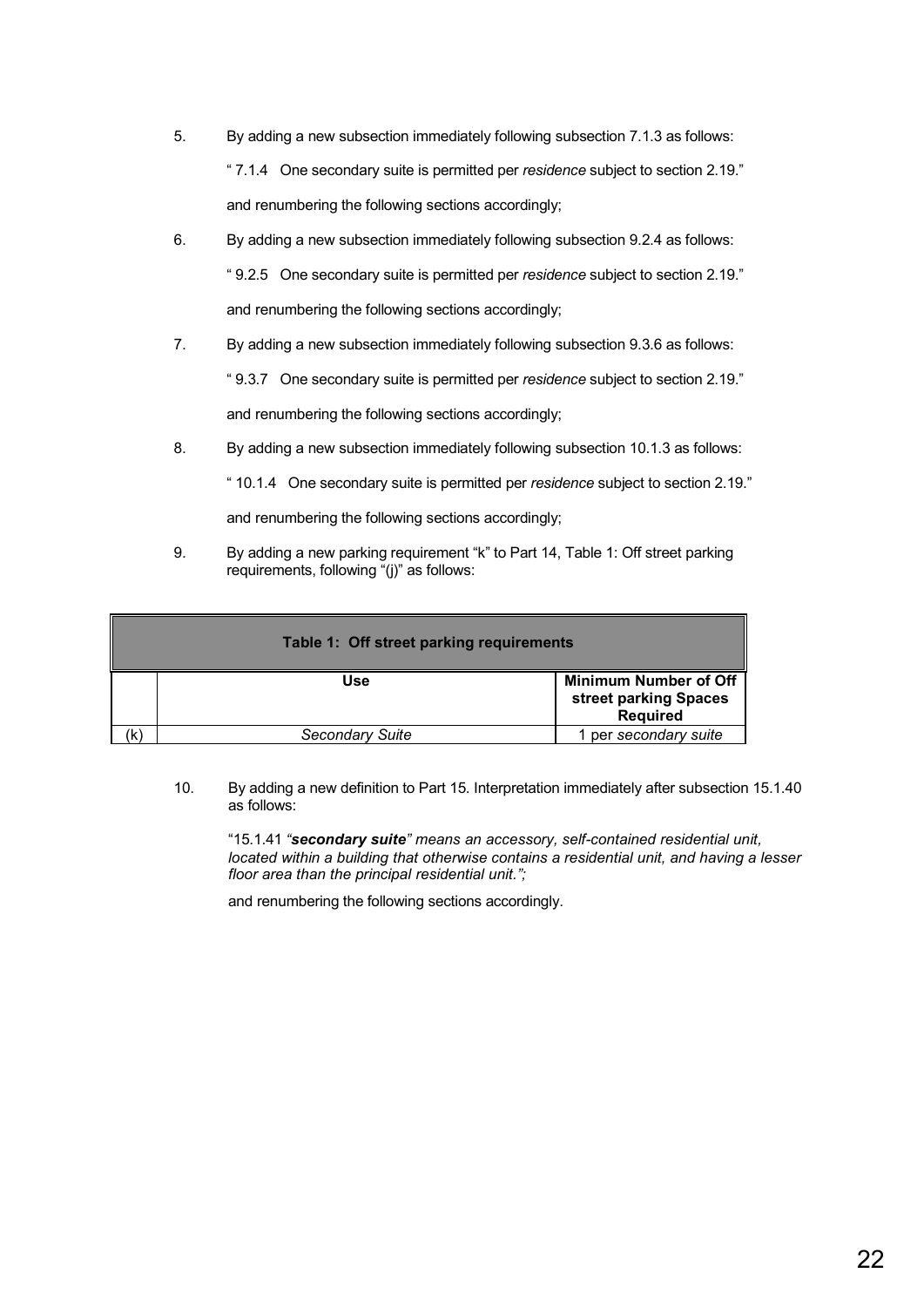B. This Bylaw may be cited as "Saturna Island Land Use Bylaw 78, 2002, Amendment No. 1, 2013".

| <b>READ A FIRST TIME this</b>                                | 15 <sup>th</sup> | day of | July | . 2014. |
|--------------------------------------------------------------|------------------|--------|------|---------|
| PUBLIC HEARING HELD this                                     |                  | day of |      | . 2014  |
| READ A SECOND TIME this                                      |                  | day of |      | . 2014  |
| READ A THIRD TIME this                                       |                  | day of |      | . 2014  |
| APPROVED BY THE EXECUTIVE COMMITTEE OF THE ISLAND TRUST this |                  | day of |      | . 2014  |
| ADOPTED this                                                 |                  | day of |      | . 2014  |

 $\overline{a}$ 

Chair Deputy Secretary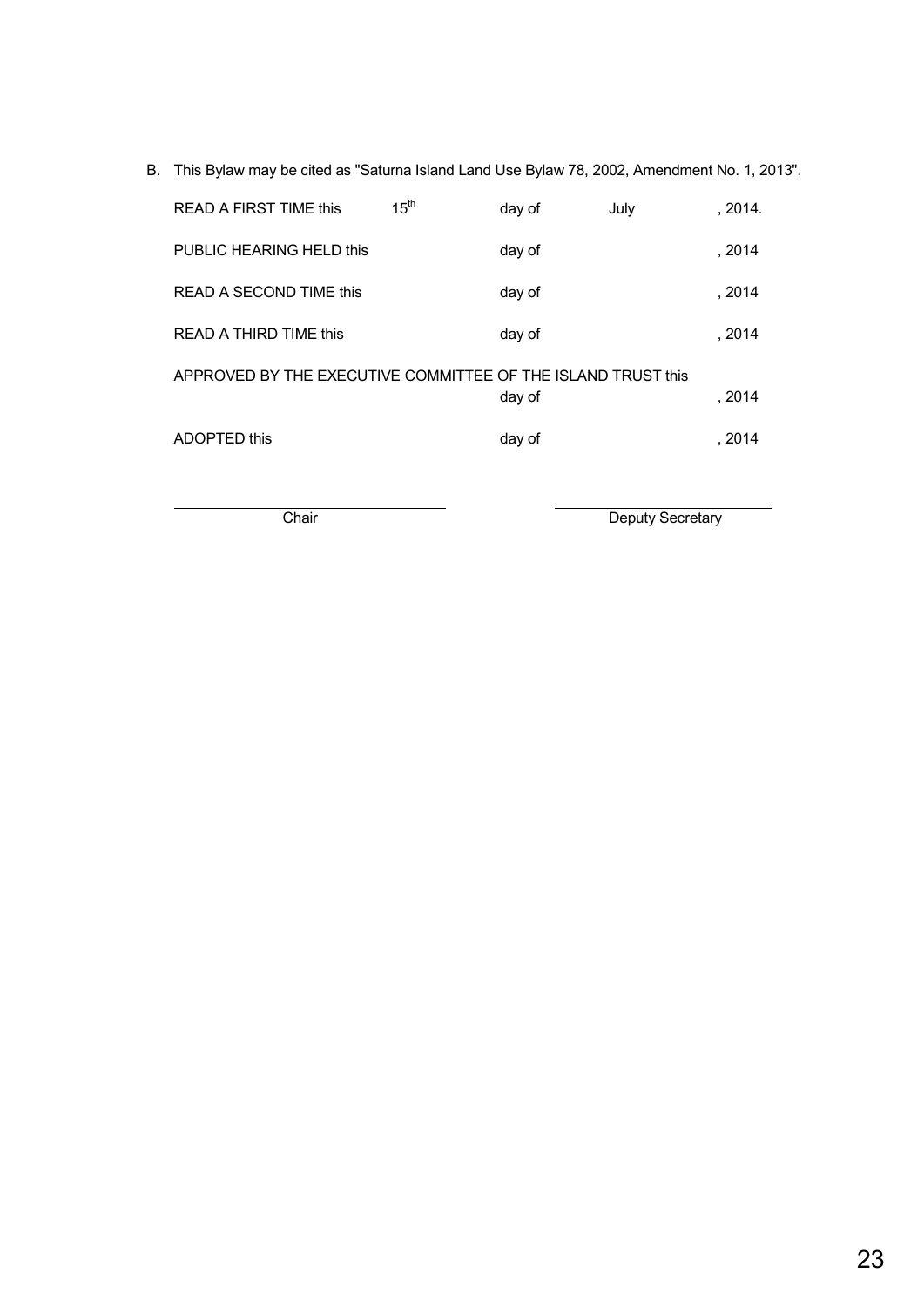# **PROPOSED**

#### SATURNA ISI AND LOCAL TRUST COMMITTEE

#### **BYLAW NO. 115**

#### A BYLAW TO AMEND THE OFFICIAL COMMUNITY PLAN

WHEREAS the Saturna Island Local Trust Committee is the Local Trust Committee having jurisdiction on and in respect of the Saturna Island Local Trust Area, pursuant to the Islands Trust Act:

AND WHEREAS Section 29 of the Islands Trust Act gives the Saturna Island Local Trust Committee the same power and authority of a Regional District under Part 26, except sections 932 to 937 and 939, of the Local Government Act;

AND WHEREAS the Saturna Island Local Trust Committee wishes to amend the Saturna Island Official Community Plan Bylaw No. 70, 2000:

AND WHEREAS the Saturna Island Local Trust Committee has held a Public Hearing:

NOW THEREFORE the Saturna Island Local Trust Committee enacts in open meeting assembled as follows:

1. CITATION

This Bylaw may be cited for all purposes as "Saturna Island Official Community Plan Bylaw No. 70, 2000. Amendment No. 3, 2013."

2. SCHEDULES

Schedules A (Policy Document) of Saturna Island Official Community Plan No. 70, 2000 are amended as indicated on Schedule 1, attached to and forming part of this amending bylaw.

3. SEVERABILITY

If any provision of this Bylaw is for any reason held to be invalid by a decision of any Court of competent jurisdiction, the invalid provision must be severed from the Bylaw and the decision that such provision is invalid must not affect the validity of the remaining provisions of the Bylaw.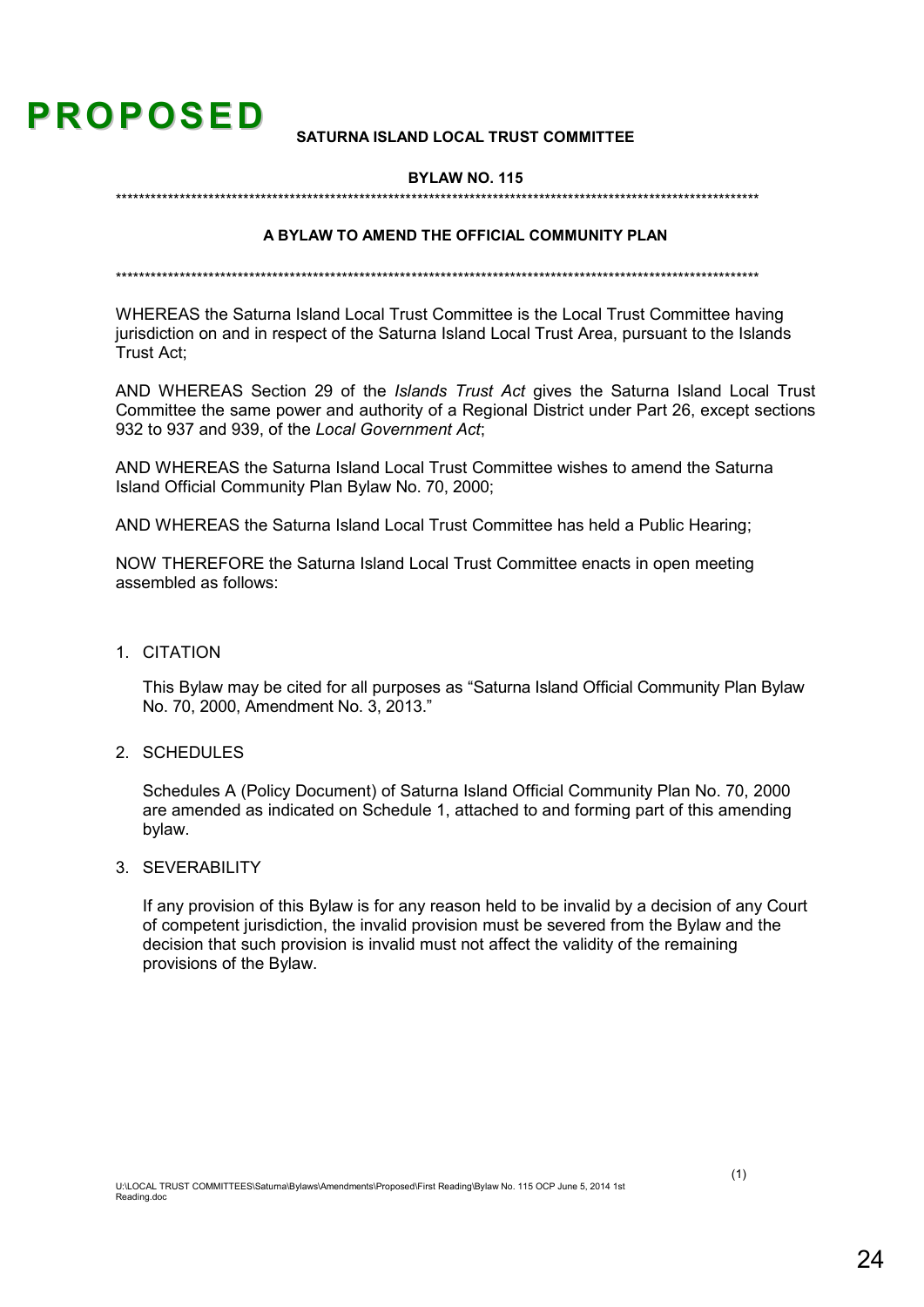| <b>READ A FIRST TIME this</b>                                                 | 5 <sup>th</sup> | day of | June | , 2014.   |
|-------------------------------------------------------------------------------|-----------------|--------|------|-----------|
| <b>READ A SECOND TIME this</b>                                                |                 | day of |      | $, 201$ . |
| PUBLIC HEARING HELD this                                                      |                 | day of |      | $, 201$ . |
| <b>READ A THIRD TIME this</b>                                                 |                 | day of |      | $, 201$ . |
| APPROVED BY THE EXECUTIVE COMMITTEE OF THE ISLANDS TRUST this                 |                 | day of |      | $, 201$ . |
| APPROVED BY THE MINISTER OF COMMUNITY, SPORT AND CULTURAL<br>DEVELOPMENT this |                 | day of |      | $, 201$ . |
| <b>ADOPTED this</b>                                                           |                 | day of |      | $, 201$ . |
|                                                                               |                 |        |      |           |

**DEPUTY SECRETARY CHAIRPERSON**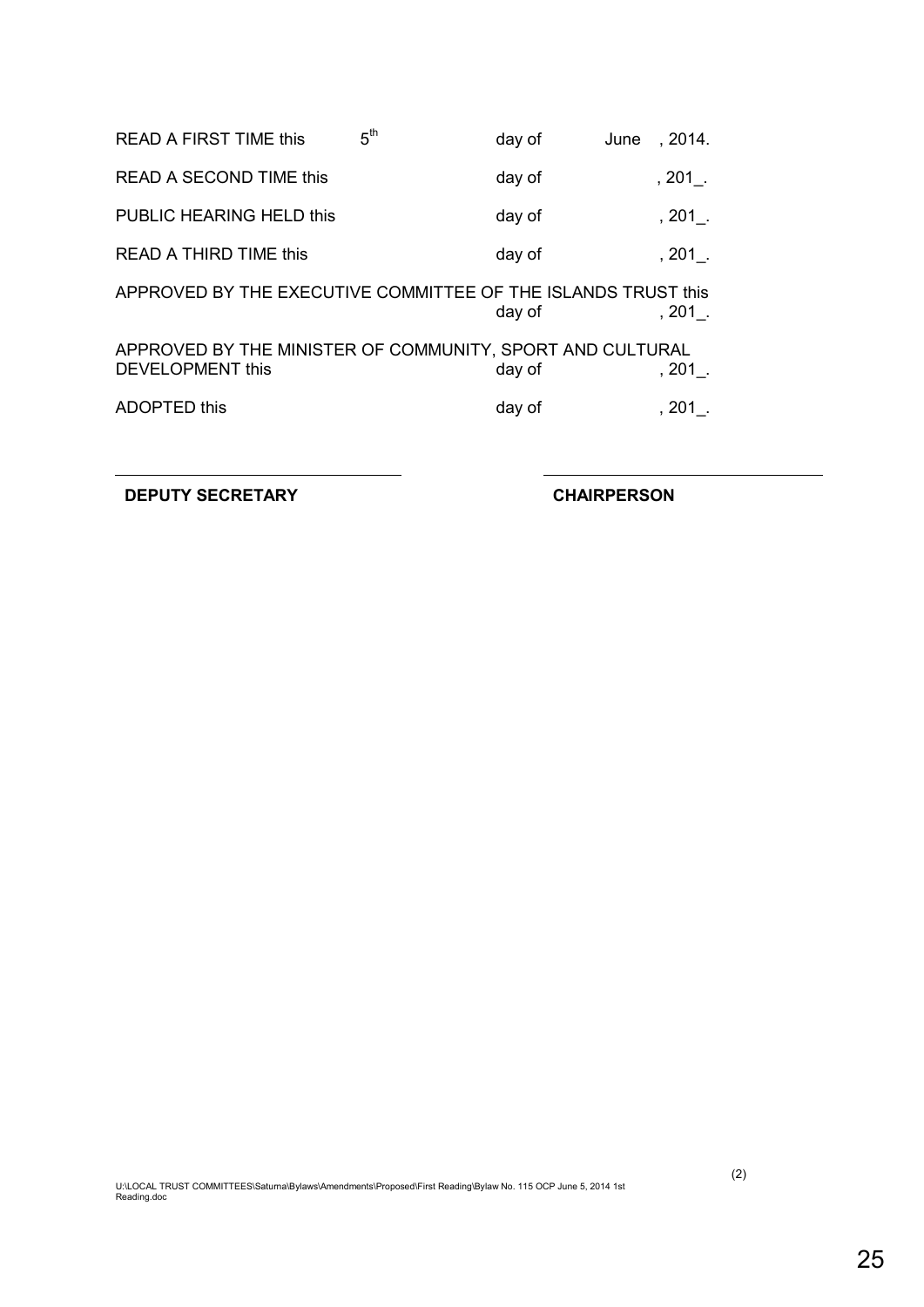#### **SATURNA ISLAND LOCAL TRUST COMMITTEE BYLAW NO. 115**

#### **SCHEDULE 1**

1. Schedule A of the Saturna Island Local Trust Committee Bylaw No. 70, cited as, "Saturna Island Official Community Plan Bylaw No. 70, 2000" is amended by deleting Part H (Temporary Commercial and Industrial Use Permits) in its entirety and replacing it with the following:

#### "**PART H - TEMPORARY USE PERMITS**

**H.1** The Saturna Island Local Trust Committee may issue Temporary Use Permits in the Rural, Forest, Farmland and Harbours designations as shown on Schedule B.

#### **Objectives for Issuing Temporary Use Permits**

- **H.1.1** Permits for temporary uses may be issued:
	- a) for short term uses;
	- b) as a test of the compatibility of the proposed land use, which may not have been anticipated, with existing uses; or
	- c) for the rental of a residence as a short term commercial vacation rental.

#### **Permit Guidelines**

- **H.1.2** Permits can be issued for any period up to three years and could be considered for renewal once for any further period up to three years.
- **H.1.3** Permitted uses should be consistent with the policies of the designation and the provisions of H.1.1.
- **H.1.4** Permitted uses should not preclude or compromise future permitted uses on the affected lot.
- **H.1.5** Uses should not be allowed if they conflict with any ongoing planning policies or programs.
- **H.1.6** Sand and gravel processing, and asphalt plants shall be subject to a permit if they exceed 50 truck loads in any given year.
- **H.1.7** Permit conditions must make reference to measures dealing with the following points:
	- a) general activity levels that will not create any disturbance apparent beyond the property's boundaries;
	- b) adequate landscape buffering or distance separation to adjacent lots;
	- c) provision of off-street parking spaces consistent with regulatory bylaws;
	- d) reclamation measures that will restore the permit area to suitability for its designated primary use; and
	- e) adequate supervision of the site.
- **H.1.8** In addition, permit conditions should outline operational plans, including hours and days of operation and staffing to ensure compatibility with the neighbourhood and may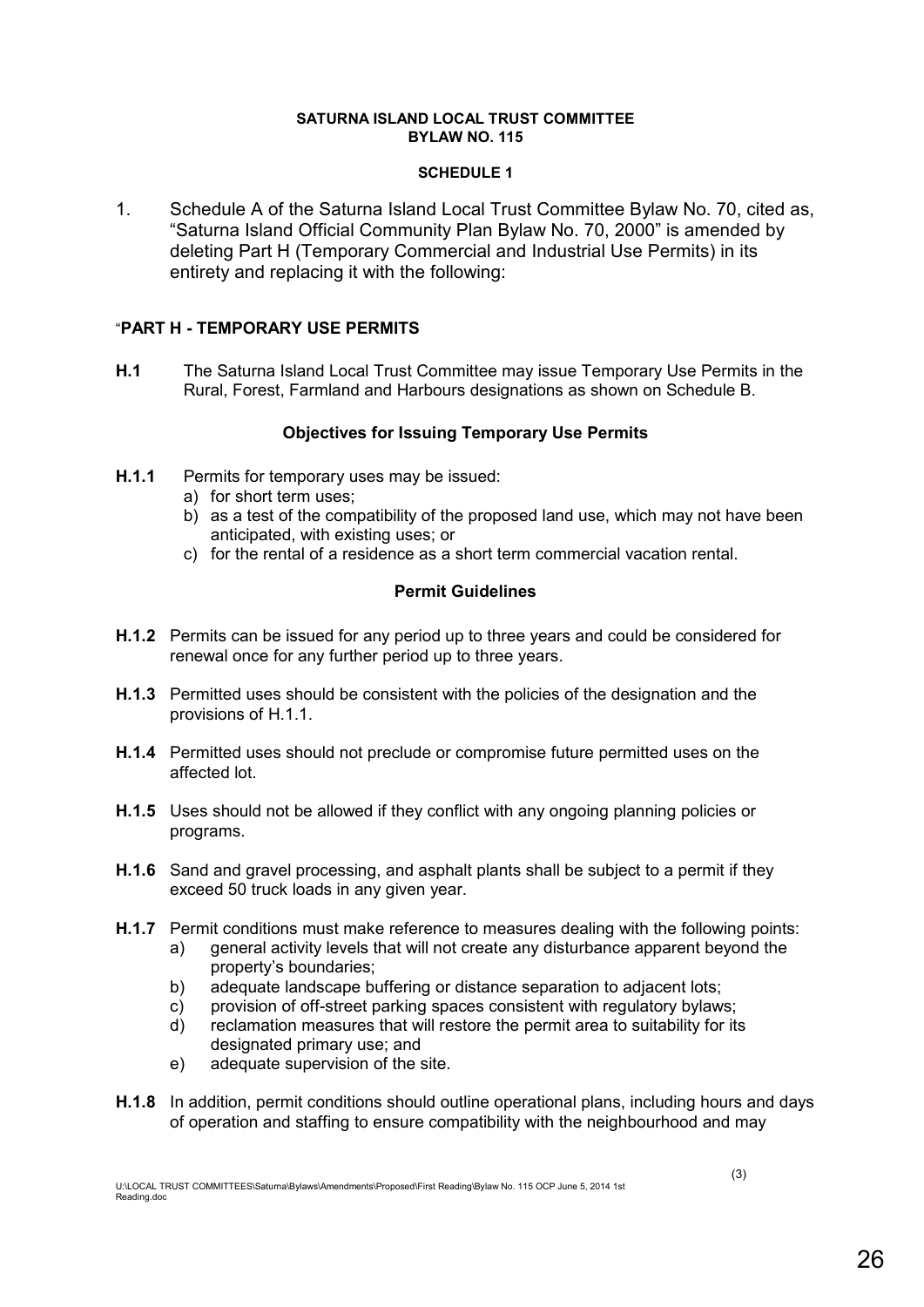include an undertaking for restoration of the site and a security deposit to guarantee performance of the conditions.

- **H.1.9** Campsites may be permitted provided there is adequate supervision to a maximum density of 2 campsites per acre on properties of at least 2.02 hectares (5 acres).
- **H.1.10** All individual campsites will have walk-in access only with no vehicle access directly to the site.
- **H.1.11** In reviewing applications and establishing permit conditions, the Local Trust Committee should consider the climate change impacts of the proposed use.
- **H.1.12** In addition, the following guidelines apply when the Local Trust Committee is considering the issuance of a temporary use permit for a commercial vacation rental:
	- a) for the purpose of a temporary use permit, "commercial vacation rental" means the use of a *residence* as temporary commercial accommodation for a period of less than a month at a time by persons, other than the owner or a permanent occupier;
	- b) the Local Trust Committee may consider issuance of a temporary use permit for a commercial vacation rental located in the Eastpoint Water Management Area as described in the Saturna Island Land Use Bylaw and properties located in Strata Plan VIS3488provided the commercial vacation rental is equipped with a water catchment system and cistern(s) for the storage of rainwater with a minimum cistern(s) capacity of 21,820 litres (4,800 gallons);
	- c) the Local Trust Committee should consider the cumulative effects on the neighborhood and Island of all the temporary use permits issued for commercial vacation rentals;
	- d) the Local Trust Committee may consider issuance of a temporary use permit for a commercial vacation rental provided the proposal would not alter the residential appearance of the residence;
	- e) the Local Trust Committee may require mitigating measures to address neighbours' concerns, such as retention of existing screening and fencing, or installation of additional screening;
	- f) the landowner should demonstrate an adequate supply of water and septic capacity for the duration of the proposed use;
	- g) the landowner should demonstrate that the property is able to accommodate off-street parking for a minimum of two vehicles;
	- h) in addition to any other conditions the LTC may consider appropriate, the permit may:
		- require that the owner or other contact be available on Saturna by telephone 24 hours/day, seven days per week and include the name and contact information in the conditions of the permit;
		- require the owner or manager to provide neighbours within a 100 metre radius of the vacation rental with the owner or manager's phone number, and a copy of the temporary use permit;
		- require the landowner to post for quests information on noise bylaws,

 $(4)$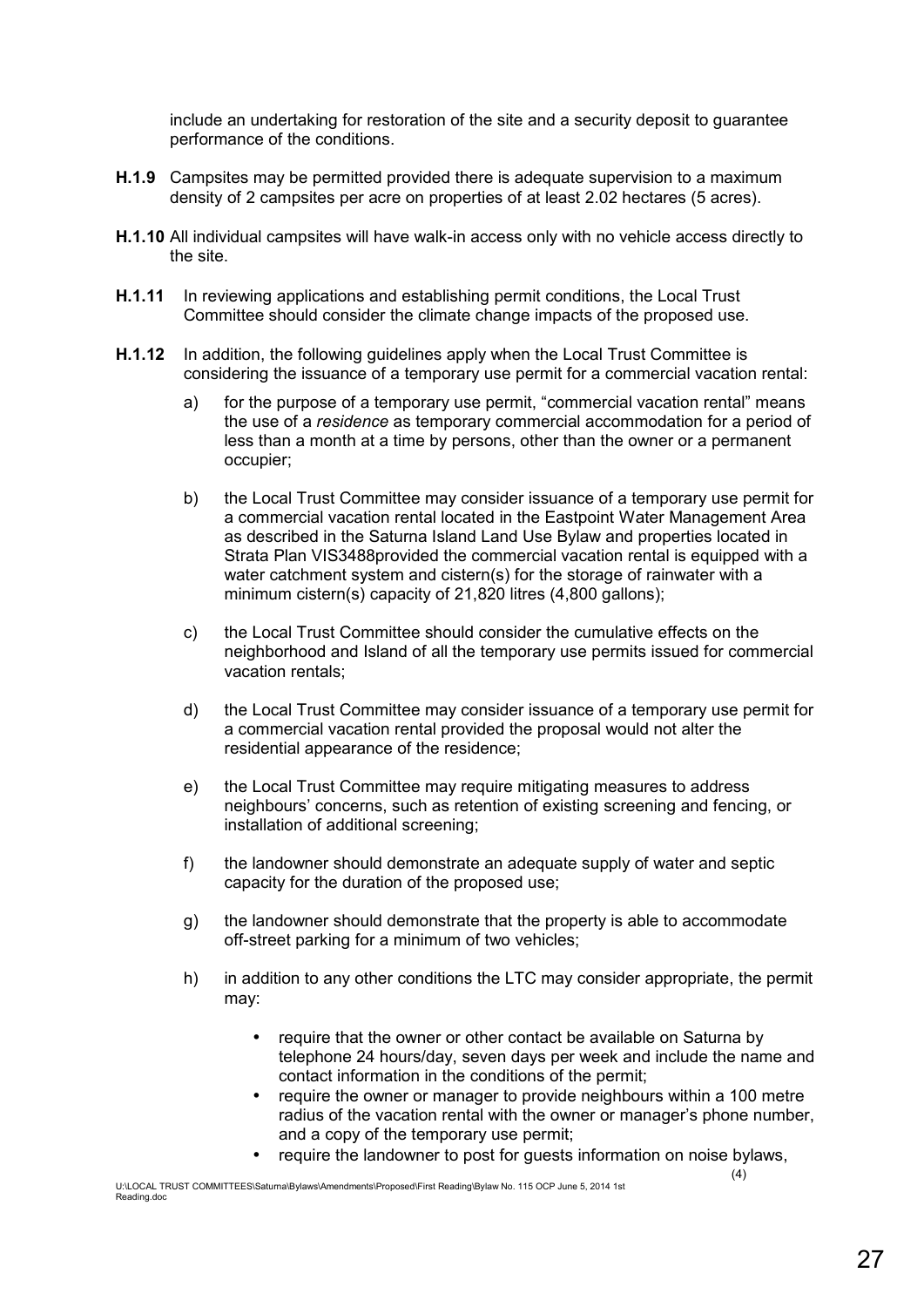water conservation, fire safety, storage of garbage, septic care and control of pets (if pets are permitted), and remind guests that the property is located in a residential area;

- establish a maximum number of people that can stay;
- establish a maximum number of guests per bedroom;
- prohibit camping or occupancy of RVs on the property;
- restrict advertising to one unilluminated sign, with a maximum area;
- prohibit the rental or provision of motorized personal watercraft;
- prohibit outdoor fires;
- establish the dates during which the use may occur; and
- include a provision stating that the bylaw enforcement officer may enter the property between certain hours without prior consultation if a complaint is received; and
- i) a temporary use permit respecting a parcel in the Agricultural Land Reserve may require the approval of the Agriculture Land Commission prior to the permit being issued."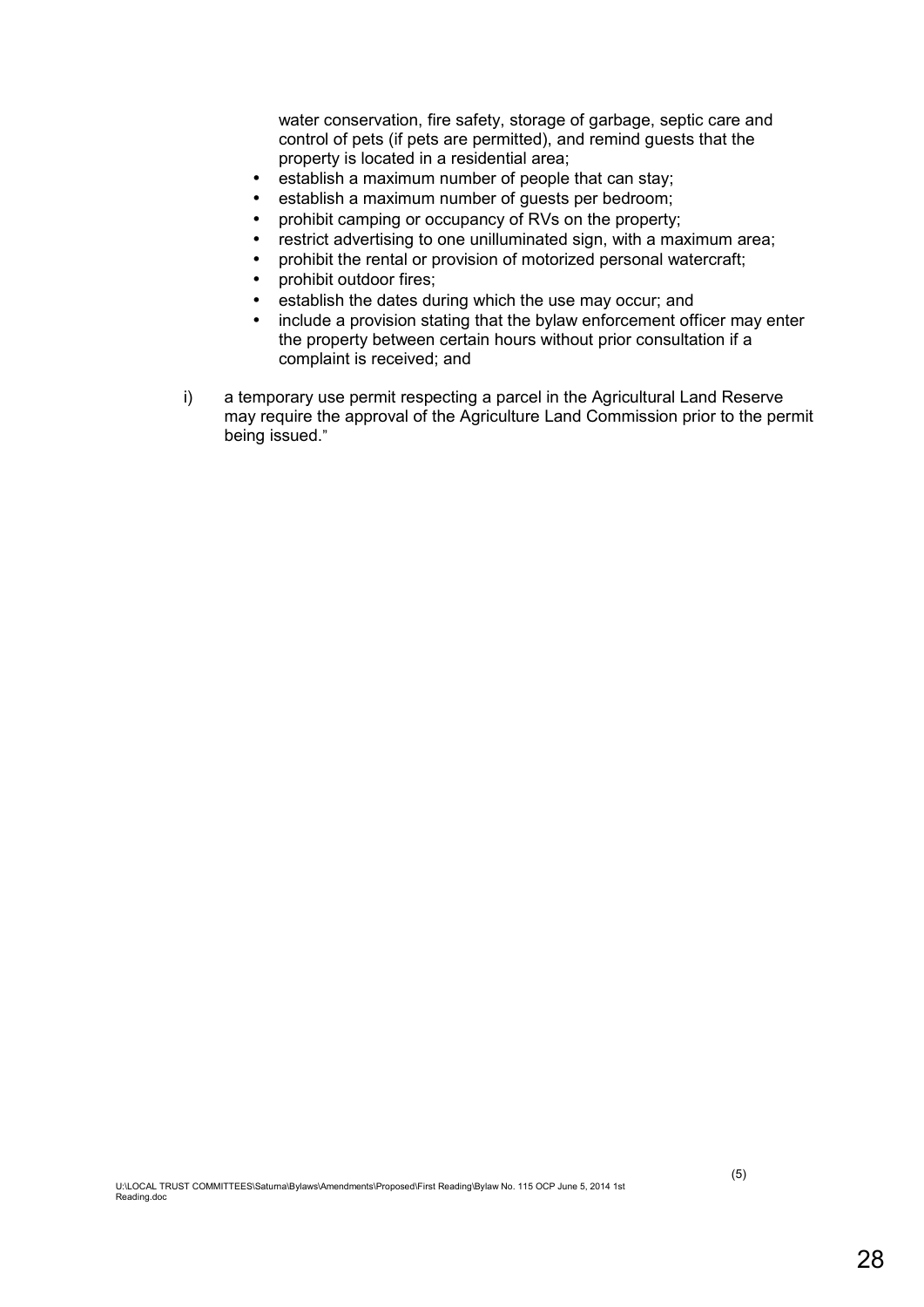

# Memorandum

Date July 28, 2014 **File Number: 65-20 (Fee** Bylaw Amendment)

- To Saturna Island Local Trust Committee For the meeting of August 6, 2014
- From Gary Richardson Island Planner

Re **Proposed Bylaw No. 116**

Proposed Bylaw 116 amends the Saturna LTC fees bylaw by reducing the application fee for a Temporary Use Permit for a commercial vacation rental to \$500.00.

The LTC can consider  $2^{nd}$ ,  $3^{rd}$  readings at the August 6, 2014 LTC meeting. The proposed bylaw can also be forwarded to the Executive Committee of the Islands Trust.

#### **RECOMMENDATIONS:**

- 1. THAT Saturna Island Local Trust Committee proposed Bylaw No. 116, cited as "Saturna Island Local Trust Committee Fees Bylaw No. 90, 2007, Amendment No. 1, 2014" be read a Second time.
- 2. THAT Saturna Island Local Trust Committee proposed Bylaw No. 116, cited as "Saturna Island Local Trust Committee Fees Bylaw No. 90, 2007, Amendment No. 1, 2014" be read a Third time.
- 3. THAT the Saturna Island Local Trust Committee proposed Bylaw No. 116 be forwarded to the Secretary of the Islands Trust for Executive Committee approval.
- pc Robert Kojima, Regional Planning Manager

U:\LOCAL TRUST COMMITTEES\Saturna\Public Hearings\2014\August 6 BL 112, 113, 114 & 115\Post Public Hearing Memo bylaw 116.doc